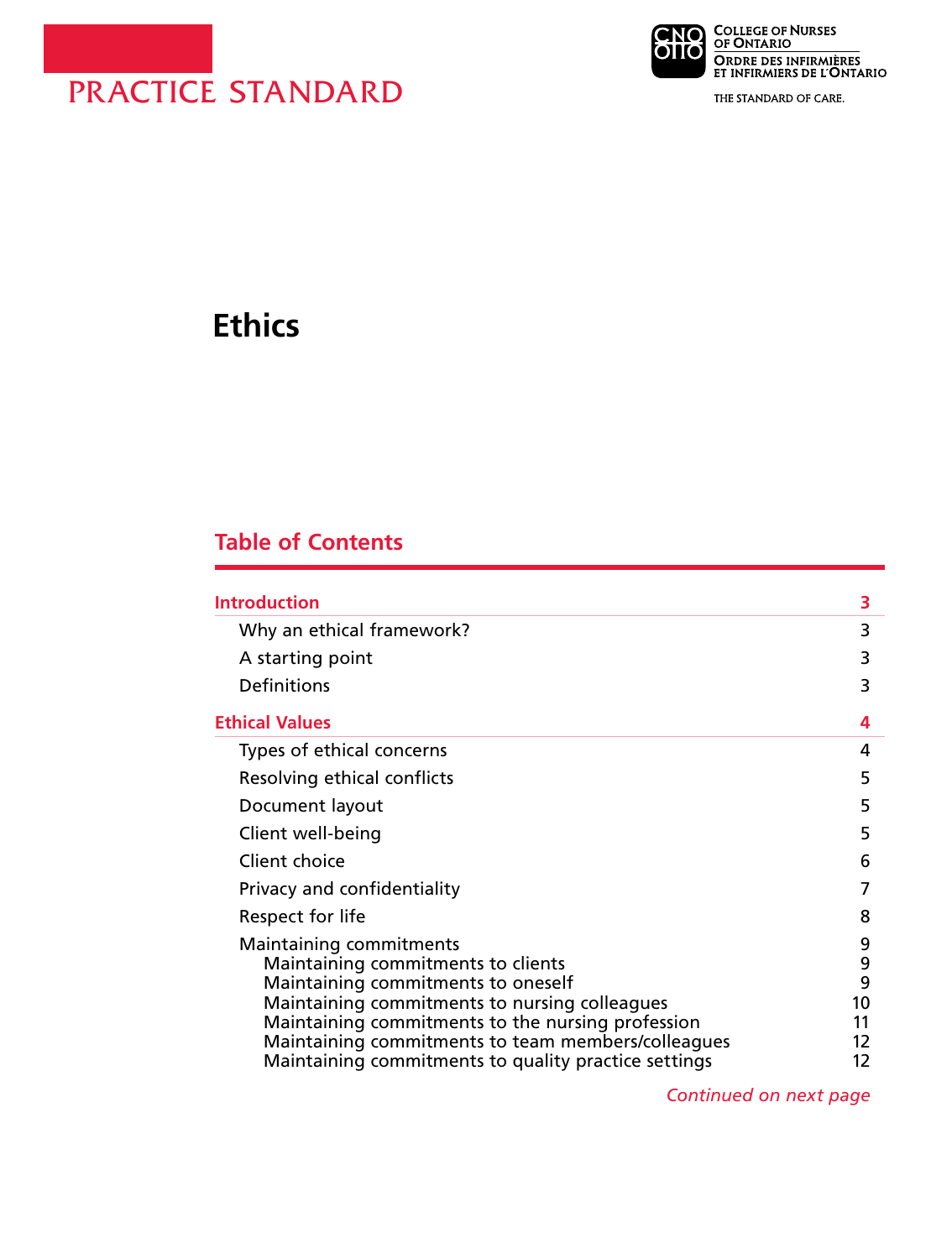# **Table of Contents** *continued*

| <b>Truthfulness</b><br><b>Fairness</b>                        | 13<br>14 |
|---------------------------------------------------------------|----------|
| <b>Working Through Ethical Situations in Nursing Practice</b> | 14       |
| Assessment/description of situation                           | 15       |
| Plan/approach                                                 | 15       |
| Implementation/action                                         | 15       |
| Evaluation/outcome                                            | 15       |
| <b>Conclusion</b>                                             | 18       |
| <b>Selected Bibliography</b>                                  | 19       |



THE STANDARD OF CARE.

#### **VISION**  Leading in regulatory excellence

#### **MISSION**

Regulating nursing in the public interest

*Ethics* Pub. No. 41034

ISBN 978-1-77116-125-1

Copyright © College of Nurses of Ontario, 2019.

Commercial or for-profit redistribution of this document in part or in whole is prohibited except with the written consent of CNO. This<br>document may be reproduced in part or in whole for personal or educational use without

• Due diligence is exercised in ensuring the accuracy of the materials reproduced;

• CNO is identified as the source; and

• The reproduction is not represented as an official version of the materials reproduced, nor as having been made in affiliation with, or with the endorsement of, CNO.

First published March 1999 as *Ethical Framework* (ISBN 0-921127-65-0) Reprinted January 2000, October 2000, October 2002, Revised for Web June 2003, Reprinted January 2004, December 2005, May 2008. Updated June 2009. Updated December 2018 to remove references to retired practice guideline, Disagreeing with the plan of care Updated April 2019 for references to *Child, Youth and Family Services Act, 2017.*

Additional copies of this document may be obtained by contacting CNO's Customer Service Centre at 416 928-0900 or toll-free in Canada at 1 800 387-5526.

College of Nurses of Ontario 101 Davenport Rd. Toronto, ON M5R 3P1

[www.cno.org](http://www.cno.org)

Ce fascicule existe en français sous le titre : *Déontologie infirmière*, n° 51034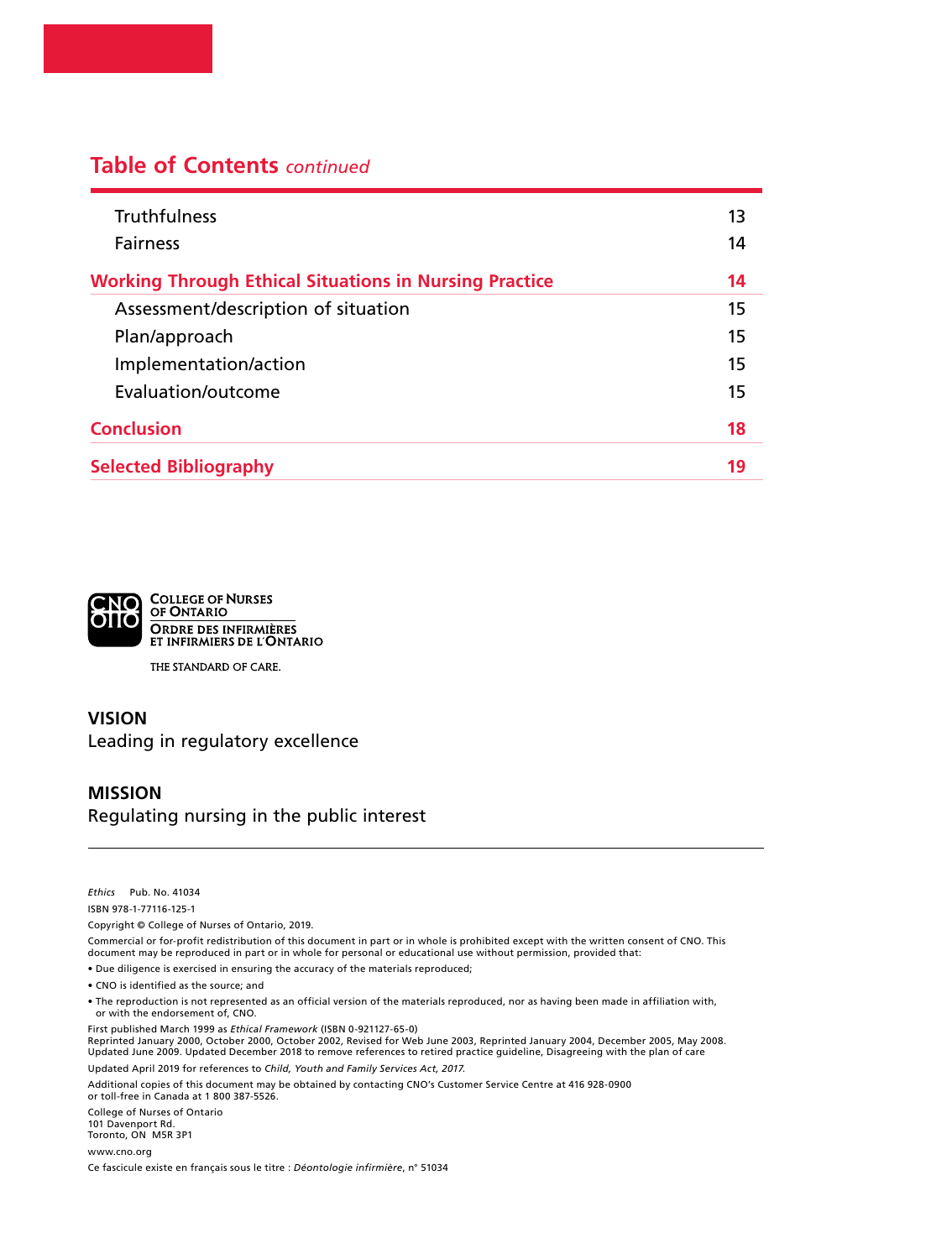<span id="page-2-0"></span>*Nursing standards are expectations that contribute to public protection. They inform nurses of their accountabilities and the public of what to expect of nurses. Standards apply to all nurses regardless of their roles, job description or areas of practice.* 

*— College of Nurses of Ontario* 

# **Introduction**

#### **Why an ethical framework?**

Consideration of ethical issues is an essential component of providing care within the therapeutic nurse-client relationship. Nurses<sup>1</sup> encounter ethical conflict, uncertainty and distress in their everyday practice. Continuous changes in the health care system, in areas such as technology and in values, contribute to these ethical dilemmas. Understanding and communicating beliefs and values helps nurses to prevent ethical conflicts and to work through them when they do occur. There are many ways to understand and work through ethical situations.

#### **A starting point**

This document describes the ethical values that are most important to the nursing profession in Ontario. It also provides scenarios of ethical situations in which there is a conflict of values. Nurses are encouraged to use these scenarios for reflection and discussion. No solutions are offered because there is no one solution that is best in all situations. The behavioural directives are intended to help nurses work through ethical situations and provide information about the College of Nurses of Ontario's (CNO's) expectations for ethical conduct. These are taken into account when CNO Committees assess nurses' practices. Nurses need to consider behavioural directives carefully when making decisions about ethical care as this process will strengthen their practice.

To make decisions about ethical situations, nurses need to be aware of their personal values. They need to be knowledgeable of clinical situations and ethics, and they require the ability to think through a problem and reach a sound decision that they can explain and justify by referring to ethical values.

 philosophy or nursing departments for information. This document is not intended to be a comprehensive guide in nursing ethics. For more in-depth or specific information, nurses are encouraged to consult with colleagues and persons with expertise in ethics, and to make use of the selected bibliography at the end of this document. Nurses may also want to enrol in courses in bioethics or health care ethics. In Ontario, all universities and many community colleges offer such courses. Contact the continuing education, Nurses are also encouraged to attend conferences and become involved in ethics committees and rounds in their settings to continue learning about ethics.

#### **Definitions**

Nursing: Nursing is the therapeutic relationship that enables the client to attain, maintain or regain optimal function by promoting the client's health through assessing, providing care for and treating the client's health conditions. This is achieved by supportive, preventive, therapeutic, palliative and rehabilitative means. The relationship with an individual client may be a direct practice role or it may be indirect, by means of management, education or research roles.

Therapeutic relationship: The therapeutic relationship is established and maintained by the nurse through the nurse's use of professional nursing knowledge, skill, and caring attitudes and behaviours to provide nursing services that contribute to the client's health and well-being. The relationship is based on trust, respect and intimacy and requires the appropriate use of the power inherent in the care provider's role. (For further information, see CNO's *Therapeutic Nurse-Client Relationship, Revised 2006* practice standard.)

Caring: In the literature, caring is defined in a number of different ways (Fry, 1994). Caring

<sup>&</sup>lt;sup>1</sup> In this document, nurse refers to a Registered Practical Nurse (RPN), Registered Nurse (RN) and Nurse Practitioner (NP).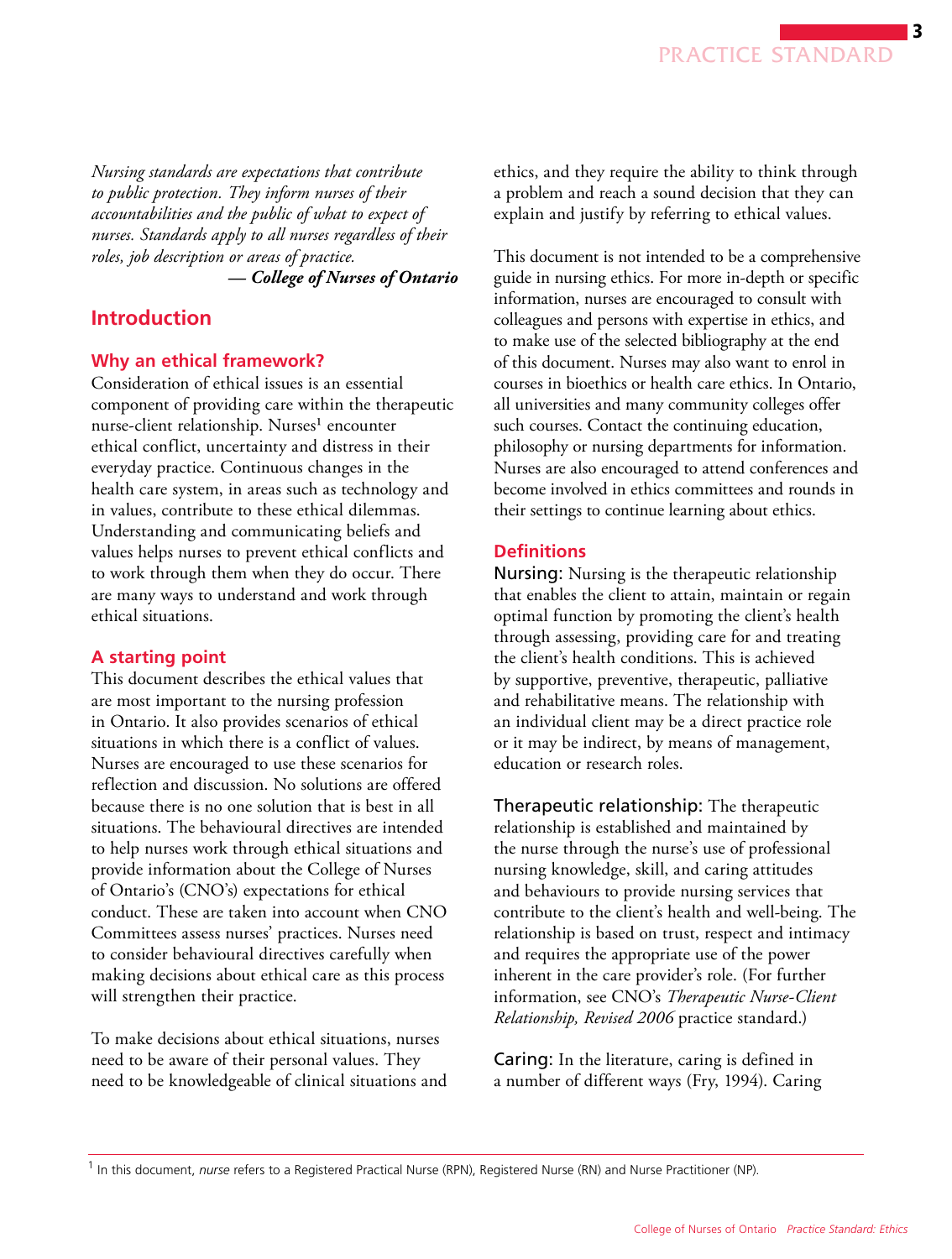<span id="page-3-0"></span>

can be considered the behaviours, actions and attributes of nurses. Caring nurses listen to and are empathetic with clients' points of views. Generally, caring requires the recognition of clients as unique individuals whose goals nurses facilitate. Clients' values and choices are of primary consideration when planning and providing care, and a nurse's own personal values must never interfere with the clients' right to receive care.

Client: A client is a person or persons with whom the nurse is engaged in a professional therapeutic relationship. In most circumstances, the client is an individual but in some circumstances (for example, in practice settings where family-centred care occurs) the client can include family members and/or substitute decision-makers of the individual client. The client may also be a family, a group (for example, therapy) or a community (for example, public health). In education, the client may be a student; in administration, the client may be staff; and in research, the client is a subject or a participant (RNABC, 1998). Regardless of the role, whether directly or indirectly involved with individual clients, all nurses are responsible for providing ethical care or service within CNO standards.

Health care team: Health care, including nursing care, is usually provided within the context of an interprofessional health care team. The individuals in the health care team are either directly or indirectly involved in the client's care. Depending on the setting, the composition of the team will vary. The team includes the client or substitute decision-maker, and the client's family and/or significant other(s).

The practice setting: When providing care, nurses consider the setting in which care is given. Each setting has an impact on the ability to provide ethical care. Quality practice settings create and maintain characteristics that support professional nursing practice, including appropriate professional preparation, suitable conditions for nursing practice, respect for nurses as responsible decision-makers, and recognition of professional expertise.

### **Ethical Values**

CNO has identified the following values as being most important in providing nursing care in Ontario:

- client well-being;
- client choice;
- privacy and confidentiality;
- respect for life;
- maintaining commitments;
- truthfulness: and
- fairness.

These values are shared by society and upheld by law. They are not listed in order of priority, although it is recognized that client well-being and client choice are primary values.

#### **Types of ethical concerns**

When two or more ethical values apply to a situation, but these values support diverging courses of action, an ethical conflict or dilemma exists. Nurses may experience ethical uncertainty when faced with a situation in which they are unsure of what values apply or even where the moral problem is. They may also experience ethical distress when they know the "right" thing to do, but various constraints make doing the "right" thing difficult (Jameton, 1984).

Not all nurses experience the same situation in the same way, and a situation that causes conflict, uncertainty or distress for some nurses may be straightforward for others. There is room for disagreement among nurses on how they weigh the different ethical values. But above all, nurses need to choose ethical interventions that meet the needs of clients.

Identifying and solving ethical problems requires sensitivity, intellectual curiosity and commitment. If in doubt, nurses need to question and speak with colleagues. By discussing and understanding values, and reviewing case situations, nurses can prepare themselves for ethical practice.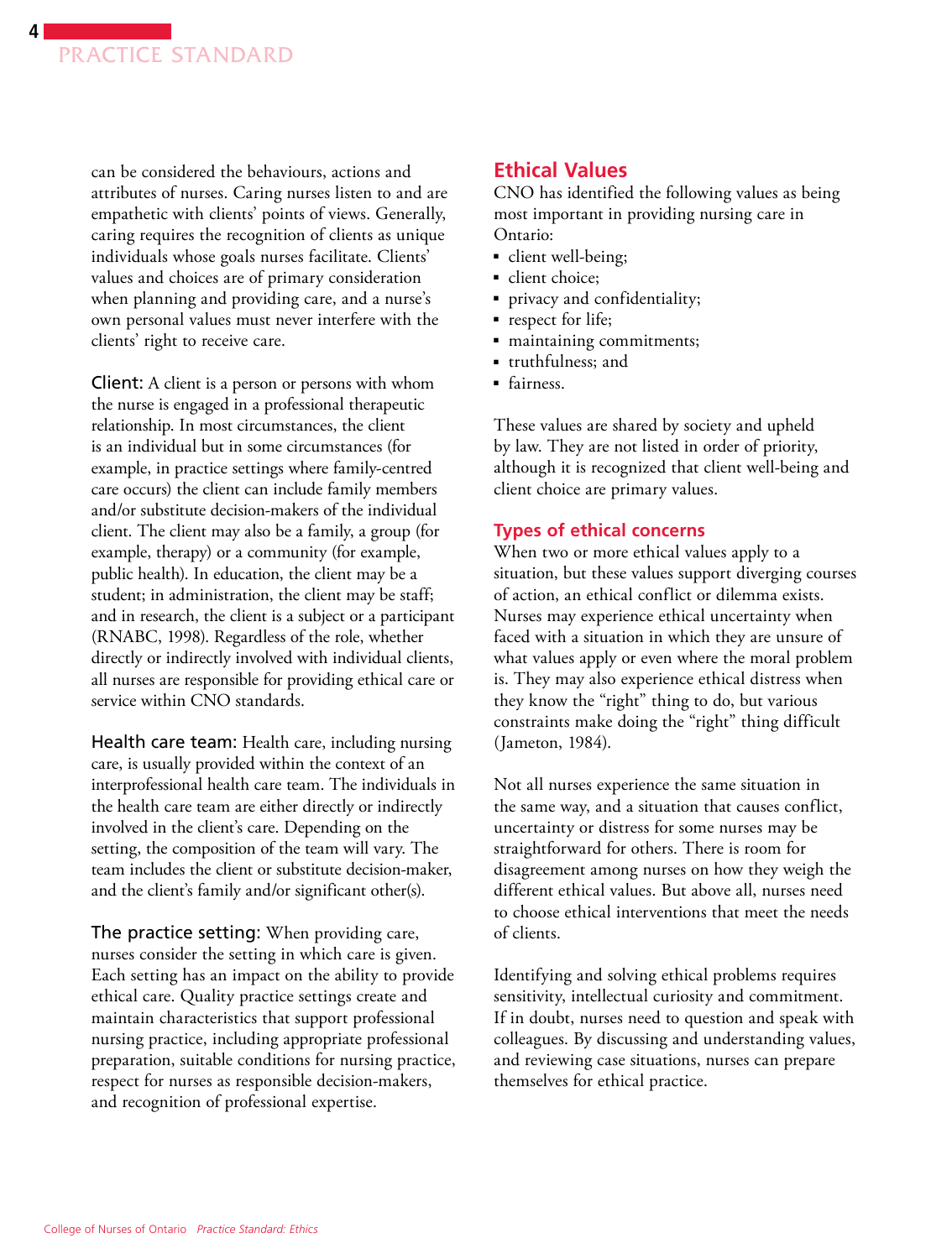#### <span id="page-4-0"></span>**Resolving ethical conflicts**

Working through and understanding ethical situations is an ongoing part of care. An in-depth case study, which begins on page 16, is one example of a framework for working through ethical situations; other frameworks can also be used.

It is not always possible to find a resolution to a conflict that satisfies everyone. At these times, the best possible outcome is identified in consultation with the client, and the health care team works to achieve that outcome. Nurses may still not be individually satisfied with the resolution; in this case, they need to examine why they're unsatisfied, and consider the possibility of taking follow-up action. If a mutually agreeable resolution cannot be found, it may be necessary to reanalyse the situation; for example, is there missing data or misunderstood information? If a resolution still cannot be reached, there will at least be a greater understanding. As with other aspects of care, it is necessary to document the discussions and decisions.

#### **Document layout**

In each of the following sections, the value is explained and one or two scenarios, based on real situations, are used to assist in understanding how that value can conflict with other values. No answer is given because the nature of an ethical dilemma is that there is no one answer. Nurses can use the scenarios for self-reflection and to generate discussion with their colleagues. Because of the differences in the value systems among nurses, not all nurses will find an ethical conflict in every scenario presented. However, it is important to understand why the issue presented may be an ethical problem for other caregivers. The bibliography at the end of this document includes references containing ethical conflict scenarios and may be consulted for further information.

Each section also specifies behavioural directives; that is, expected behaviours for nurses. The directives are not prioritized and are not designed to work through the scenarios or to provide a definitive answer, but rather to describe general

expectations. These directives only provide guidance; nurses need to use judgment at all times in deciding on a course of action.

#### **Client well-being**

Promoting client well-being means facilitating the client's health and welfare, and preventing or removing harm. At times, it is difficult to decide what is "good" or optimal in a particular situation. In determining the best action, it is necessary, as a beginning point, to differentiate between the nurse's and the client's views of what is beneficial. Sometimes it is also difficult to balance potential benefits with the potential harm of a given treatment choice. Nurses must use the client's views as a starting point.

As in all other types of nursing, nurses who are involved in research need to respect clients' wellbeing above all other objectives, including the search for knowledge. Research proposals, therefore, should be prepared according to research standards and guidelines for the study of human participants. Special attention needs to be paid to the issues of consent, overuse of clients as participants, the riskbenefit balance, confidentiality of data and the monitoring of research. In collecting data, nurses need to watch for adverse responses in participants, and to report positive and negative responses promptly to the research team.

# **Scenarios**

The following situations illustrate ethical conflicts related to client well-being.

- 1. Some of the procedures, such as debridement, that nurses perform on children may cause the children to experience severe pain.
- 2. Norman, a nurse, has explained to his client the benefits of taking medication and firmly believes that the medication is in the client's best interest. The client understands Norman's explanation, but refuses to take the medication. The client states that the side effects of the medication cancel out any benefits.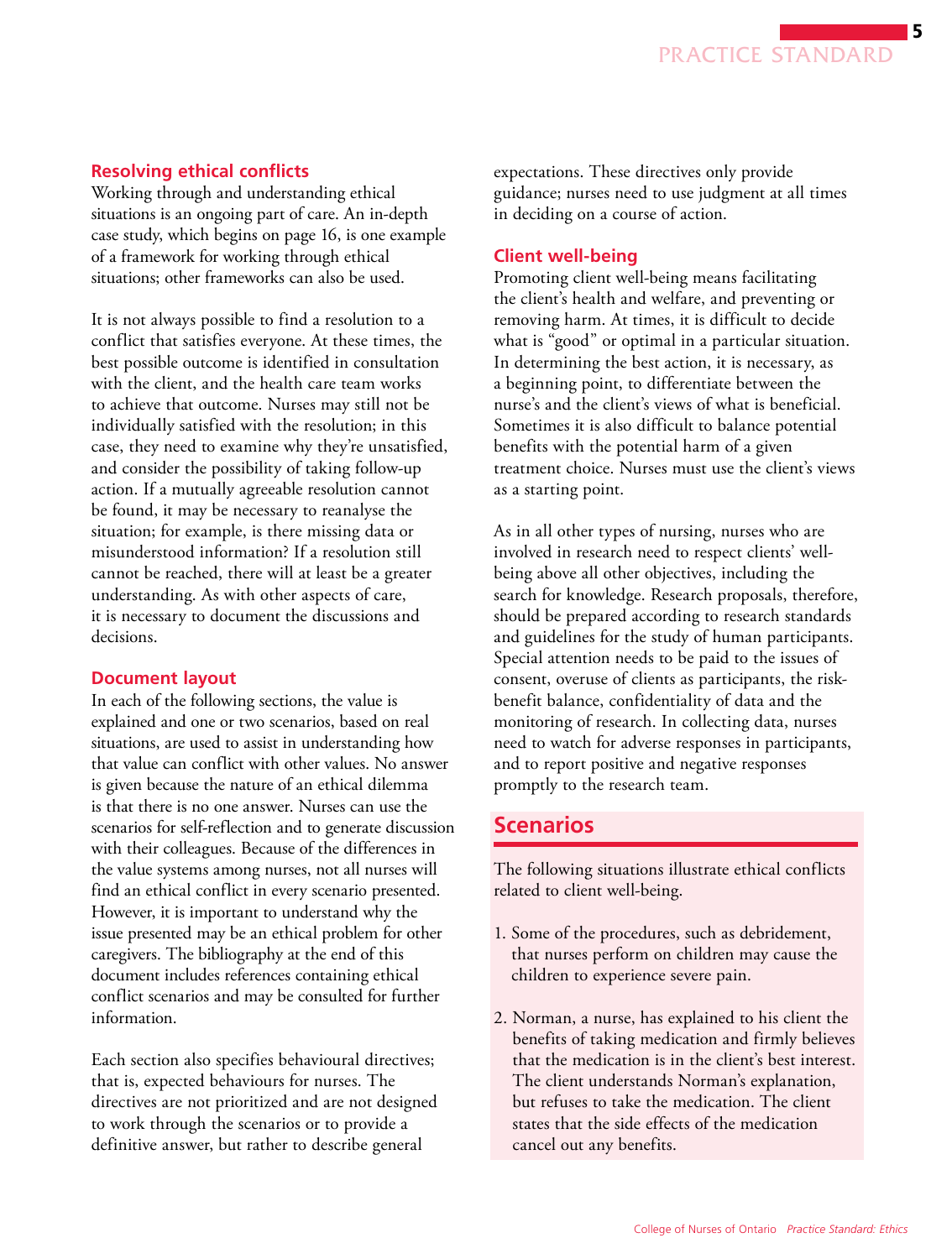#### <span id="page-5-0"></span>Behavioural directives

Nurses demonstrate a regard for client well-being by:

- listening to, understanding and respecting clients' values, opinions, needs and ethnocultural beliefs;
- supporting clients to find the best possible solution, given clients' personal values, beliefs and different decision-making styles;
- using their knowledge and skill to promote clients' best interests in an empathic manner;
- promoting and preserving the self-esteem and selfconfidence of clients;
- maintaining the therapeutic nurse-client relationship;
- seeking assistance when ethical conflicts arise (for example, from colleagues, ethics committees, clergy, literature);
- trying to improve the level of health care in the community by working with individuals, groups, other health care professionals, employers or government staff to advocate for needed health policy and health resources;
- respecting the informed, voluntary decisions of clients, including participants in research; and
- minimizing risks and maximizing benefits to clients and research participants (CNA, 1994).

#### **Client choice**

Client choice means self-determination and includes the right to the information necessary to make choices and to consent to or refuse care. Clients know the context in which they live and their own beliefs and values. As a result, when they have the necessary information, they can decide what is best for themselves.

Clients who are not competent in all areas of their lives may still be capable of making sound decisions in some areas and need to be allowed an opportunity to make decisions in those areas. When a client is incompetent, nurses need to ensure that a therapeutic relationship is maintained within the limits possible for the client and with the substitute decision-maker. When individual clients are incompetent to make decisions, a substitute

decision-maker must always be consulted. In Ontario, legislation and common law require that the wishes of clients or substitute decision-makers be respected.<sup>2</sup>

#### **Limits to choice**

There are limits to client choice. For instance, clients do not have the right to choose to endanger the safety of others. Client choice may be restricted by policies that promote health; for example, restrictions on smoking. Client choice is also influenced by the resources available in a particular situation.

There may be situations in which clients request nurses to perform an act that is illegal or may cause serious harm. In these situations, nurses need to inform clients, in a nonjudgmental manner, about the potential risks and harm associated with the practice, or that the practice is illegal in Canada or Ontario. By exploring the implications of the request and providing education and support to clients, nurses have a better chance of preventing a practice that has a risk of harm.

#### **When values differ**

Consideration of clients' wishes may be difficult when their beliefs and values differ from those of nurses. Nurses have their own personal values and may experience an ethical conflict when they disagree with clients' decisions. Nurses may believe that, as health care professionals, they know what is best for clients; however, clients have the right to choose a risky course of action.

When a client's wish conflicts with a nurse's personal values, and the nurse believes that she/he cannot provide care, the nurse needs to arrange for another caregiver and withdraw from the situation. If no other caregiver can be arranged, the nurse must provide the immediate care required. If no other solution can be found, the nurse may have to leave a particular place of employment to adhere to her/his personal values.

<sup>2</sup>  Other CNO documents, for example, the *Consent* practice guideline, discuss the consent legislation in greater detail.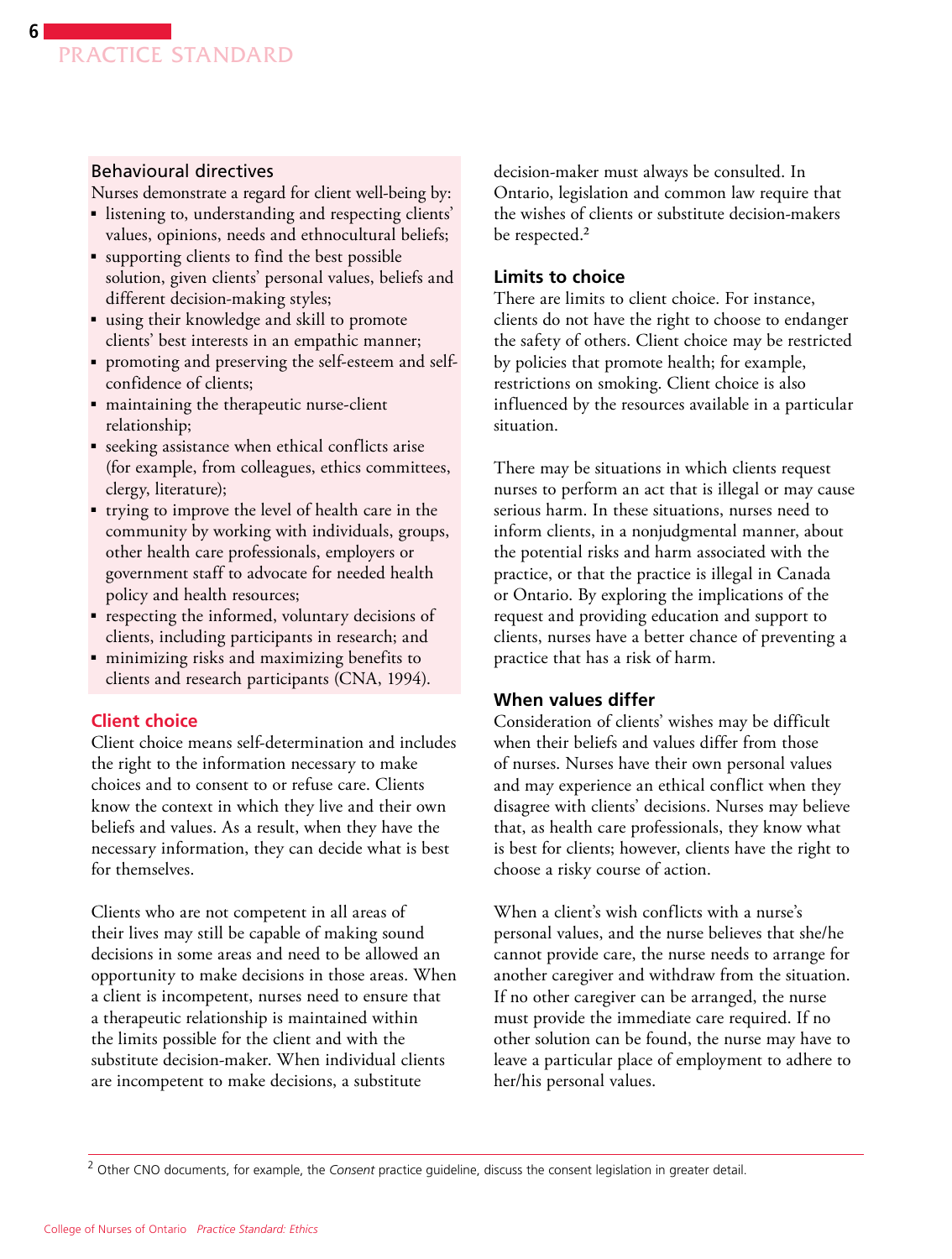

# <span id="page-6-0"></span>**Scenarios**

The following situations illustrate ethical conflicts related to client choice.

- 1. A competent 85-year-old man in a long-term care facility has been taking walks along a busy highway every day. He always says that he could not bear to live without his walks. Recently, the nurses have noticed that his gait has become unsteady, and they are concerned about his safety during his walks along the busy road. They are afraid that he may fall into the traffic.
- 2. Morry is having increasing difficulty swallowing. Meira, his nurse, has suggested a puréed diet. Morry tries it and finds it intolerable. He decides that he would rather risk choking on more solid food than having to eat what he considers "baby food." He requires assistance with feeding himself. Meira wants to support Morry in his choice of eating solids, but is concerned that she will cause harm by feeding him solids.

#### Behavioural directives

Nurses demonstrate regard for client choice by:

- respecting clients even when the clients' wishes are not the same as theirs;
- following clients' wishes within the obligations of the law and the standards of practice;
- following substitute decision-makers' directives if clients are incompetent to make decisions about their care, within the obligations of the law and standards of practice;
- exploring clients' rationales for their decisions before acceding to wishes that the nurse disagrees with. (Can other options be found that coincide with client wishes and the nurse's knowledge and judgment?);
- supporting informed decision-making;
- advocating for clients to acquire information before consenting to, or refusing, care, treatment or to be a research participant; and
- making a reasonable effort to identify a substitute decision-maker if a client is not competent to make choices regarding health care.

#### **Privacy and confidentiality**

Privacy is limited access to a person, the person's body, conversations, bodily functions or objects immediately associated with the person. Because people have different beliefs and values about privacy, the important aspects of privacy need to be identified by individual clients. Nurses need to provide care that maintains the dignity and privacy of clients and should not unnecessarily intrude on a client's privacy.

Confidentiality involves keeping personal information private. All information relating to the physical, psychological and social health of clients is confidential, as is any information collected during the course of providing nursing services. Clients, however, may consent to sharing information with others.

Clients have the right to confidentiality, and nurses make an implicit promise to maintain confidentiality. Relevant information is shared with other members of the health care team, who are also obliged to maintain confidentiality. Nurses need to explain to clients that information will be shared with others on the health care team.

At times, nurses learn information which, if not revealed, will result in serious harm to the client or others. Nurses need to consult with the health care team and, if appropriate, report the information to the person or facility affected. The client or substitute decision-maker should be told of the need to report the information and given the opportunity to take action. Some legislation also requires that nurses reveal confidential information to others. For example, the *Child, Youth and Family Services Act, 2017* requires all health care professionals to report suspected child abuse.

### **Scenarios**

The following situations illustrate ethical conflicts related to privacy and confidentiality.

1. The plant manager, who is the occupational health nurse's supervisor, has asked to see a worker's health record. The nurse refuses to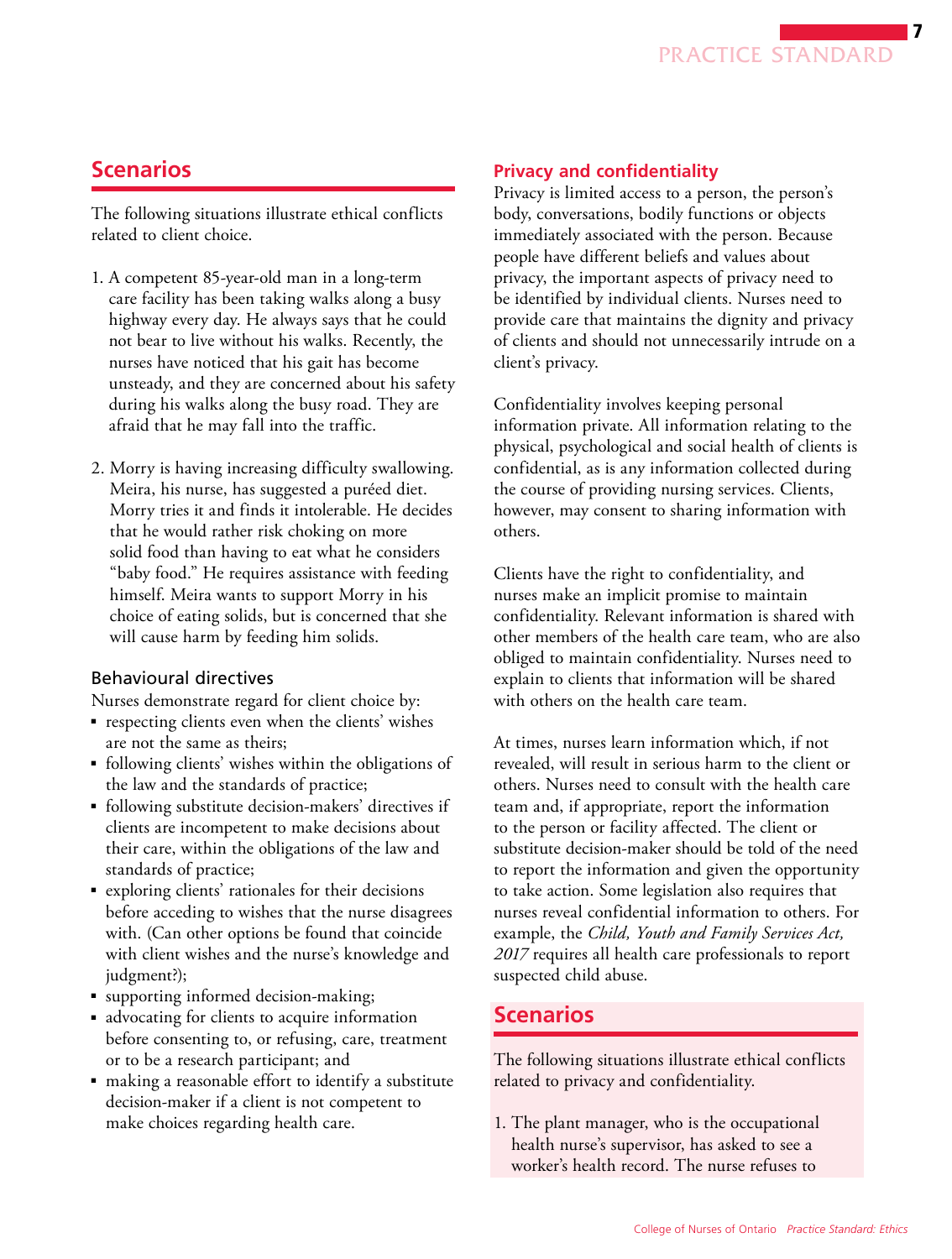<span id="page-7-0"></span>release the health record to the manager. The manager becomes angry and says she will discipline the nurse for not taking direction from a supervisor.

- 2. Jack is HIV-positive and has not told his wife, Aimee. Lori, his nurse, asks him to talk with Aimee about his health status since Aimee, as well as their unborn child, could be at risk. Jack remains adamant that he will not tell Aimee and tells Lori that if she does, he will sue her.
- 3. Giselle, age six, is in Grade 1. Some parents overheard a conversation and have decided that Giselle has hepatitis. They organize the other parents, and soon a delegation meets with the principal, insisting that they be told the truth. The principal arranges for the public health nurse to speak to the parent delegation. The parents tell Linda, the public health nurse, that they need to know the facts about Giselle's health to protect their children.

#### Behavioural directives

Nurses demonstrate regard for privacy and confidentiality by:

- keeping all personal and health information confidential within the obligations of the law and standards of practice, including that which is documented or stored electronically. (For further information, see the *Documentation, Revised 2008* practice standard);
- informing clients or substitute decision-makers that other health care team members will have access to any information obtained while caring for clients;
- informing clients or substitute decision-makers who comprise the health care team;
- informing clients or substitute decision-makers that information may be used for purposes other than client care (e.g., research, quality improvements);
- ■ refraining from collecting information that is unnecessary for the provision of health care; and
- protecting clients' physical and emotional privacy.

#### **Respect for life**

Respect for life means that human life is precious and needs to be respected, protected and treated with consideration (Keyserlingk, 1979). Respect for life also includes considerations of the quality of life. It is sometimes difficult to identify what is human life and what society wants, values and protects in relation to human life. It is also difficult for health care professionals, including nurses, to be clear about their own beliefs in relation to human life, although it is important that they be aware of their personal beliefs.

Health care professionals need to make every reasonable effort to preserve human life. Technology now allows life to be preserved longer. Many health care professionals and clients believe that some treatments that preserve life at all costs are unacceptable when the quality of life is questionable.

When a client's wish conflicts with a nurse's personal values, and the nurse believes that she/he cannot provide care, the nurse needs to arrange for another caregiver and withdraw from the situation. If no other caregiver can be arranged, the nurse must provide the immediate care required. In the longer term, the nurse may have to leave a particular place of employment to adhere to her/his personal values.

### **Scenario**

The following situation illustrates an ethical conflict related to respect for life.

Tina has stated that she never wants to be dependent on technology to live. She has MS and was recently admitted to a long-term care facility. On admission, she stated that she never wants a feeding tube or to have CPR. Last week, she had a stroke and is uncommunicative. The health care team is considering approaching her husband to obtain consent for a feeding tube. Misha, her nurse, is distressed that the team is considering such an intervention.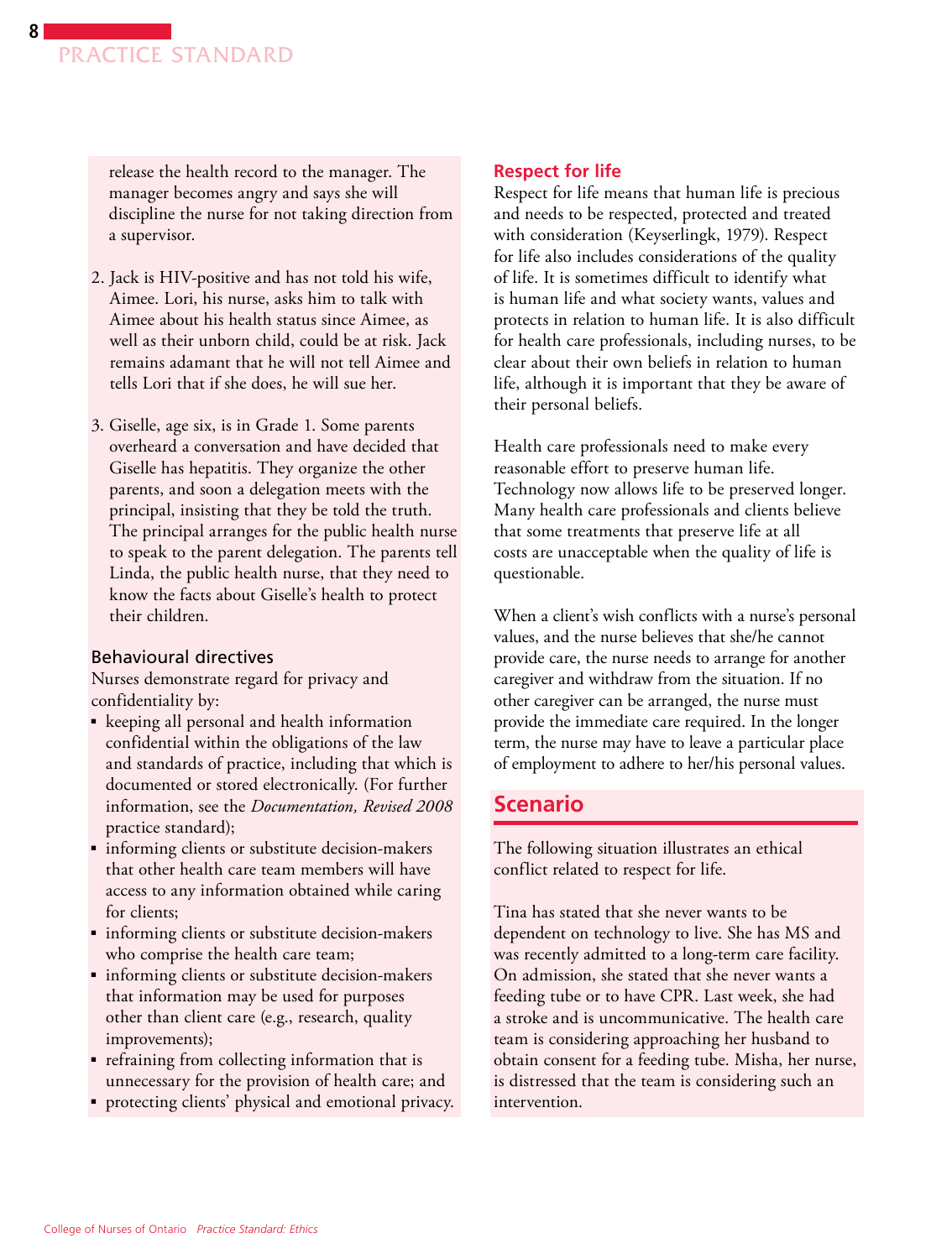# <span id="page-8-0"></span>Behavioural directives

Nurses demonstrate regard for respect for life by:

- identifying, when possible, clients' values about respect for life and quality of life;
- respecting clients' values and following their wishes within the obligations of the law and standards of practice;
- following substitute decision-makers' directives if clients are incompetent to make decisions about their care, within the obligations of the law and standards of practice;
- advocating for palliative measures when active treatment is withheld; and
- providing dignified, comfortable care for a dying client.

# **Maintaining commitments**

 professionals. Maintaining commitments means Nurses have an obligation to maintain the commitments they assumed as regulated health keeping promises, being honest and meeting implicit or explicit obligations toward their clients, themselves, each other, the nursing profession, other members of the health care team and quality practice settings.

# **Maintaining commitments to clients**

Nurses, as self-regulated professionals, implicitly promise to provide safe, effective and ethical care. Because of their commitment to clients, nurses try to act in the best interest of clients according to clients' wishes and the standards of practice. Nurses are obliged to refrain from abandoning, abusing or neglecting clients, and to provide empathic and knowledgeable care. The commitment to clients also includes a commitment to respect family members and/or significant other(s), some of whose needs may conflict with those of clients.

# **Scenario**

The following situation illustrates an ethical conflict related to maintaining commitments to clients.

A client wants to die at home in peace and comfort. The family knows that the presence of the client at home will create intolerable stress for other family

members. The nurse is being pressured by other members of the health care team to talk the family into taking the client home.

# Behavioural directives

Nurses demonstrate a regard for maintaining commitments to clients by:

- putting the needs and wishes of clients first;
- identifying when a client's needs and wishes conflict with those of the family or others and encouraging further discussion about client needs;
- identifying needed resources and support to enable clients to follow their wishes;
- identifying when their own values and beliefs conflict with the ability to keep implicit and explicit promises and taking appropriate action;
- ■ providing knowledgeable and client-centred nursing care;
- advocating for maintaining quality client care; and
- making all reasonable efforts to ensure that client safety and well-being is maintained during any job action.

# **Maintaining commitments to oneself**

As people learn and grow, they develop their personal values and beliefs. Nurses need to recognize and function within their value system and be true to themselves. Nurses' values sometimes differ from those of other health care professionals, employers and clients, causing ethical conflict. Nurses must provide ethical care while at the same time remaining committed to their values.

When a client's wish conflicts with a nurse's personal values, and the nurse believes that she/he cannot provide care, the nurse needs to arrange for another caregiver and withdraw from the situation. If no other caregiver can be arranged, the nurse must provide the immediate care required. In the long term, the nurse may have to leave a particular place of employment to adhere to her/his personal values.

# **Scenario**

The following situation illustrates an ethical conflict related to maintaining commitments to oneself.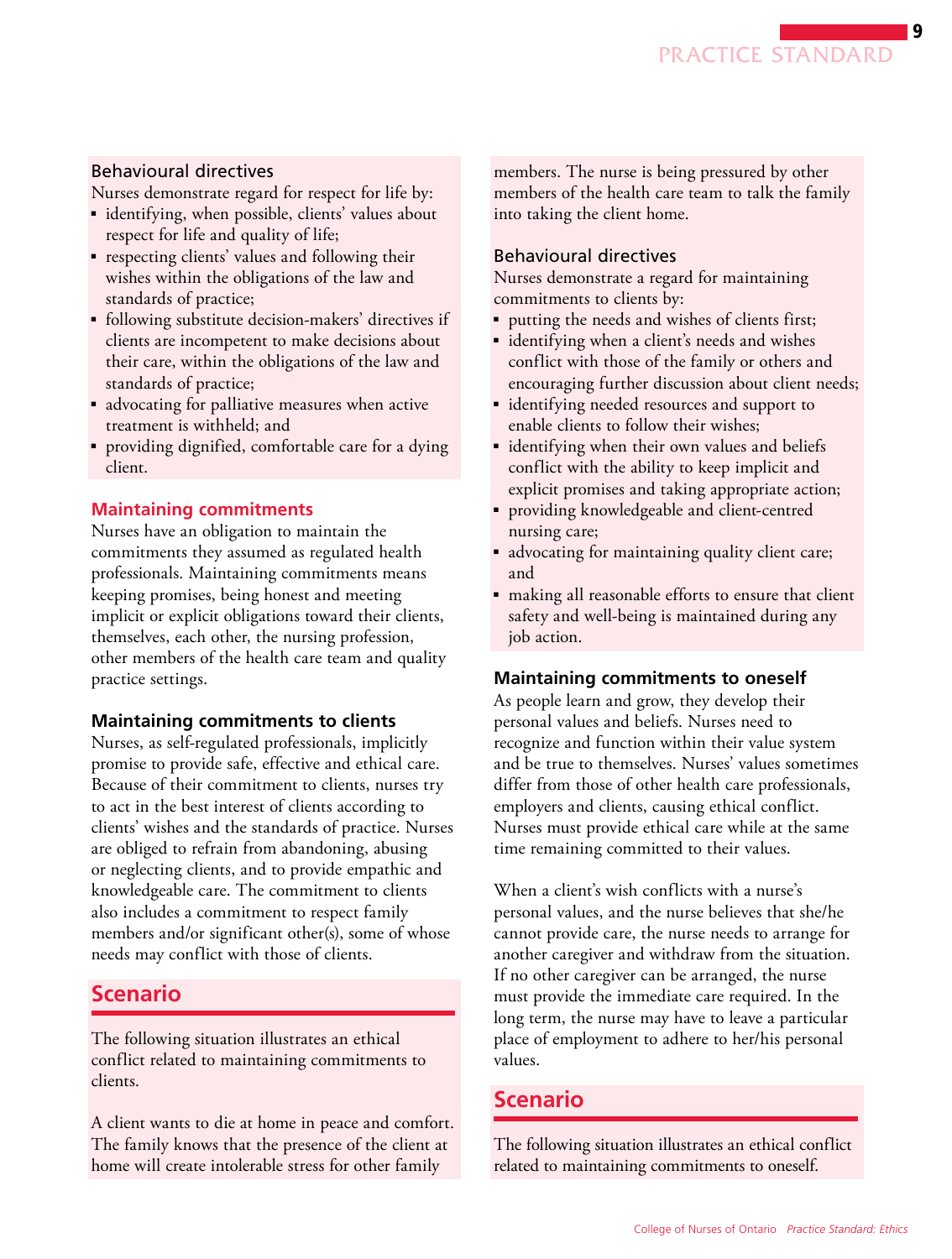<span id="page-9-0"></span>The family of a client who has been in a coma for some time has requested that the feeding tube be withdrawn and that the client be allowed to die. One nurse is very upset about the prospect of caring for a client for whom she is not allowed to provide nourishment. She believes that providing nourishment is fundamental to caring.

#### Behavioural directives

Nurses demonstrate a regard for maintaining commitments to themselves by:

- clarifying their own values in client situations;
- identifying situations in which a conflict of their own values interferes with the care of clients;
- exploring alternative options for treatment and seeking consultation when values conflict;
- determining and communicating their values pertinent to a position before accepting it; and
- ■ recognizing their physical and mental limitations, and the impact their own health has on their ability to provide safe, effective and ethical care.

#### **Maintaining commitments to nursing colleagues**

Nurses have a commitment to each other. Nursing is one profession with two categories of registration: Registered Practical Nurses (RPNs) and Registered Nurses (RNs), which includes Nurse Practitioners (NPs). Ethical nurses are concerned about the well-being of nursing colleagues and therefore are respectful toward each other. Respectful behaviour among nurses contributes to the best possible outcomes for clients (Hansen, 1995).

Reorganization and job uncertainty can have a negative impact on the way nurses work together and relate to each other. More than ever, nurses need to work collaboratively and promote an environment of collegiality. This means that nurses show consideration and respect for each other. Establishing and maintaining collegial relationships requires nurses to use a wide range of communication strategies and effective interpersonal skills.

Nurses have a duty to know and acknowledge each colleague's role and unique contributions to the team effort. Nurses trust in the expertise of one another, share their expertise and knowledge with

one another, and refer to each other when they do not have the necessary competence to provide a specific part of the nursing care.

However, in situations in which clients' safety and well-being are compromised, nurses' primary responsibility is to their clients. Nurses, therefore, need to take action when colleagues put clients at risk or are abusive toward clients in any way. (For further information, see the *Therapeutic Nurse-Client Relationship, Revised 2006* practice standard and the *Professional Misconduct* document.)

# **Scenario**

The following situation illustrates an ethical conflict related to maintaining commitments to nursing colleagues.

Candice, an RN, observes Michelle, another RN, speaking in a loud, angry manner to Kate, an RPN. Michelle is criticizing Kate about her nursing care. Kate's client is nearby and can hear every word. Candice realizes that this kind of behaviour is unprofessional and can have a very negative impact on Kate's relationship with her client. The client may start to distrust Kate's ability to competently care for him. Candice also recognizes that all the RNs, herself included, have been upset recently. There are rumours that RNs are going to be laid off and replaced with RPNs.

#### Behavioural directives

Nurses demonstrate regard for maintaining commitments to nursing colleagues by:

- showing a caring attitude by expressing warmth, interest and empathy toward one another;
- knowing and respecting each others' roles, scopes of practice and the collaborative nature of practice between RNs, NPs and RPNs;
- contributing to positive team functioning and supporting one another;
- introducing themselves to colleagues and addressing colleagues by the name or title that their colleagues prefer;
- listening to colleagues without immediately giving advice or diminishing colleagues' feelings;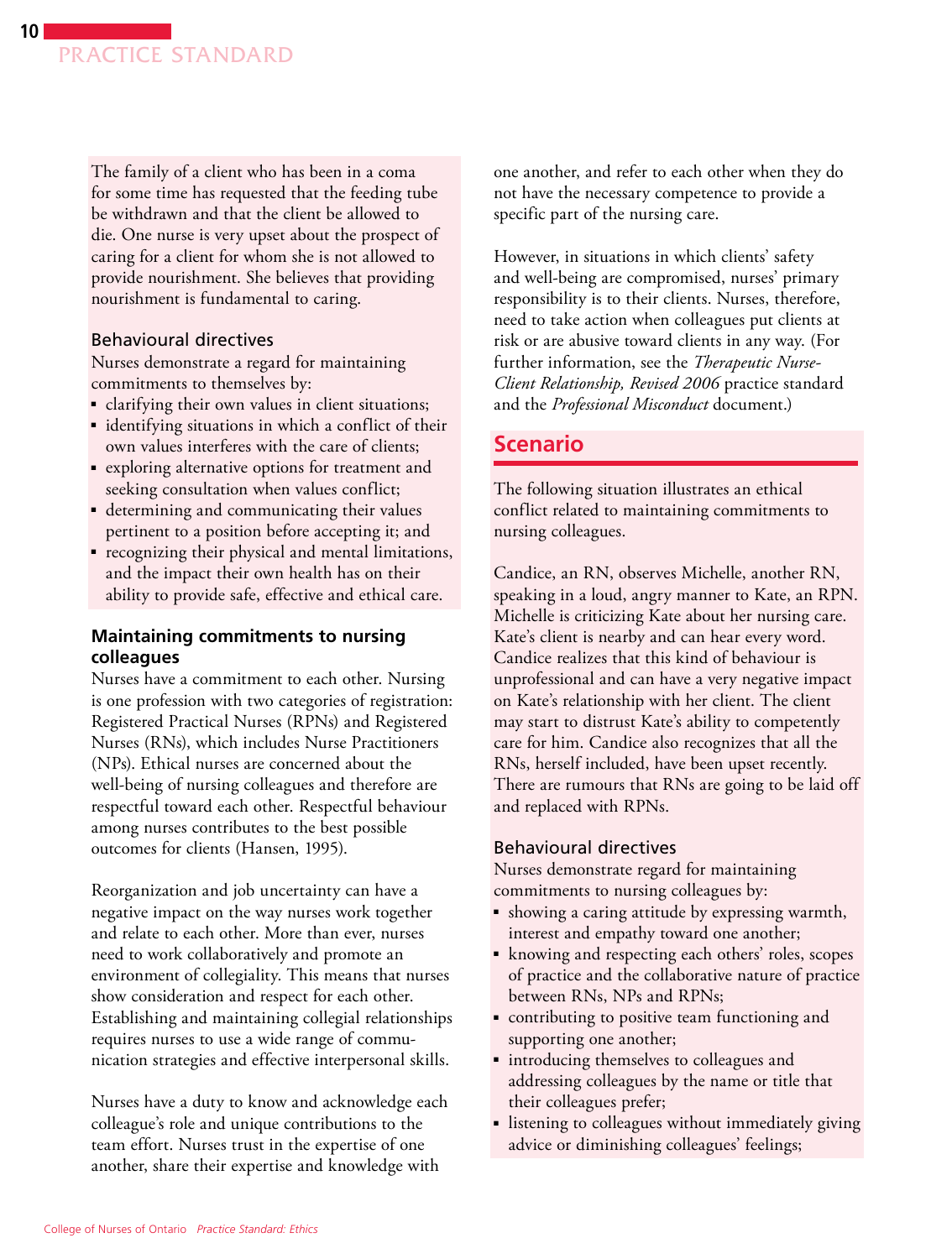- <span id="page-10-0"></span>■ giving colleagues the time and opportunity to explain themselves and to ask questions;
- understanding and respecting colleagues' values, opinions and needs;
- exploring colleagues' unusual comments, attitudes or behaviours to discover the underlying meaning;
- discussing and working through ethical conflicts and concerns with one another;
- knowing the expertise of colleagues and accessing it when clients would benefit from that expertise;
- sharing nursing knowledge and expertise with others, including nursing students;
- learning and practising effective communication with colleagues;
- providing peer feedback in a respectful manner;
- recognizing that substance abuse by colleagues is a health problem requiring prompt assistance, support and treatment;
- intervening in situations in which the safety and well-being of clients are compromised; and
- reporting to the appropriate authority any nursing colleague whose actions or behaviours toward clients are unsafe or unprofessional, including any physical, verbal, emotional, financial and/or sexual abuse.

#### **Maintaining commitments to the nursing profession**

Nurses have a commitment to the nursing profession. Being a member of the profession brings with it the respect and trust of the public. To continue to deserve this respect, nurses have a duty to uphold the standards of the profession, conduct themselves in a manner that reflects well on the profession, and to participate in and promote the growth of the profession. (For further information, see CNO's *Professional Standards, Revised 2002*  practice standard.)

As members of a self-regulating profession, nurses also have a commitment to help regulate nursing to protect the public's right to quality nursing services. It is in the public's interest that the profession continue to regulate itself by developing and changing the methods of self-regulation to meet the changes in health care and society. Nurses have an obligation to participate in the effective evolution of self-regulation. Self-regulation is a privilege, and

each nurse is accountable for the responsibilities that accompany this privilege.

# **Scenario**

The following situation illustrates an ethical conflict related to maintaining commitments to the nursing profession.

Mary has a friend at work, Cory, who is under a great deal of personal stress. Cory has indicated that she is grateful for the support and help she is receiving from her nursing colleagues. Mary, however, has begun to notice that Cory's practice has become much less competent. Cory is failing to do appropriate assessments of her clients. Mary has also noted that, at times, Cory's judgment has seemed impaired and that she is increasingly disorganized. Cory is also becoming short-tempered with other staff and abrupt to clients. No serious mistakes have been made as of yet. Mary has tried to speak to Cory about her concerns, but Cory says she's doing fine. Mary realizes that action needs to be taken, although she does not wish to add to her friend's problems by reporting Cory to the nurse manager.

### Behavioural directives

Nurses demonstrate regard for maintaining commitments to the nursing profession by:

- ■ promoting the goals of the profession in a manner that meets the needs of clients;
- conducting themselves in a way that promotes respect for the profession;
- participating in CNO's Quality Assurance Program;
- contributing to continual quality improvement initiatives for the profession;
- following the standards and practice expectations of the profession;
- notifying CNO of issues that are relevant for safe, effective and ethical care;
- assisting CNO in developing standards, practice expectations and position statements;
- cooperating with regulatory functions (e.g., an investigation of a peer's practice); and
- being accountable for their actions and behaviours.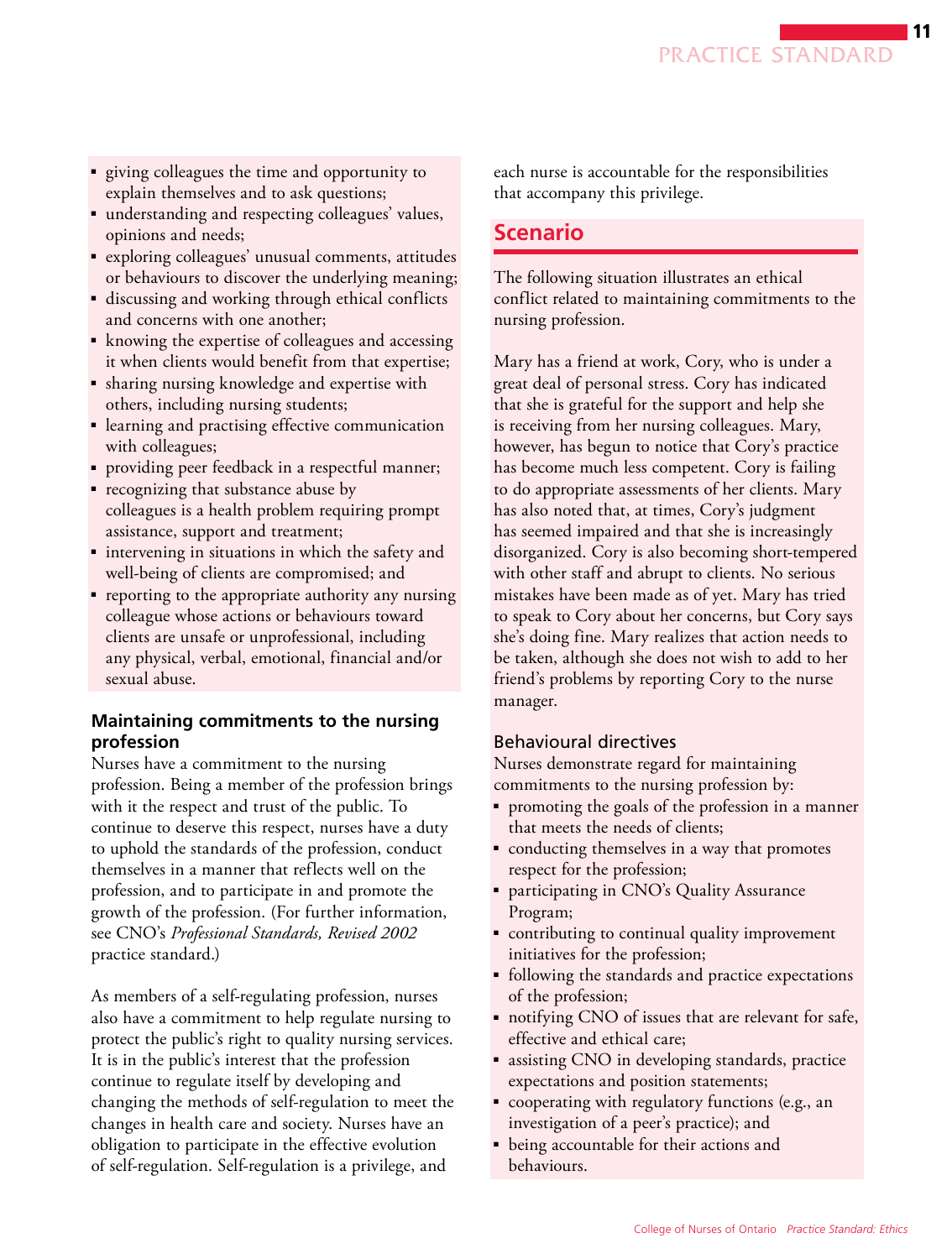#### <span id="page-11-0"></span>**Maintaining commitments to team members/colleagues**

Much of what has been expressed in the above paragraphs about commitment to nursing colleagues applies equally to other members of the health care team. Nurses need to respect all health care professionals and their roles, and are expected to collaborate and coordinate care with team members. When there are overlapping scopes of practice between professions, the nurse needs to determine the appropriate care provider and what is in the client's best interest.

Establishing and maintaining collegial relationships requires nurses to use a wide range of effective communication strategies and interpersonal skills. Team cohesiveness is necessary to promote the best possible outcomes for clients. In situations in which client safety and well-being are compromised, however, nurses' primary responsibility is to their clients. Nurses, therefore, take action when team members put clients at risk or are abusive of clients in any way. (For further information, see CNO's *Therapeutic Nurse-Client Relationship, Revised 2006*  practice standard and its *Professional Misconduct*  document.)

# **Scenario**

The following situation illustrates an ethical conflict related to maintaining commitments to health care team members.

Sarah knows that the wrong medication was prescribed and administered to a client. There was no bad effect on the client, and the appropriate treatment has been resumed. The physician and nurse involved in the incident are excellent practitioners and are very upset by the error. No one has informed the client of this mistake, believing that informing may have professional implications for the nurse and physician and may erode the client's trust in the health care team.

### Behavioural directives

Nurses demonstrate regard for maintaining commitments to health care team members/ colleagues by:

- knowing and respecting each team member's role and scope of practice;
- conducting themselves in a way that promotes respect for team members;
- contributing to positive team functioning and supporting one another;
- exploring colleagues' unusual comments, attitudes or behaviours to discover the underlying meaning;
- showing a genuine interest in colleagues and being empathetic;
- discussing and working through ethical conflicts and concerns with team members;
- knowing the expertise of team colleagues and accessing it when clients would benefit from that expertise;
- ■ sharing nursing knowledge and expertise with team members;
- learning and practising effective communication with colleagues;
- providing peer feedback in a respectful manner;
- recognizing that substance abuse by colleagues is a health problem requiring prompt assistance, support and treatment;
- intervening in situations in which the safety and well-being of clients is compromised; and
- reporting to the appropriate authority any team member or colleague whose actions or behaviours toward clients are unsafe or unprofessional, including any physical, verbal, emotional, financial and/or sexual abuse.

#### **Maintaining commitments to quality practice settings**

Nurses are best able to provide quality care when their environment supports quality professional nursing practice, is effective in implementing change and responds to nurses' concerns. All nurses, whatever their position, need to advocate for quality practice settings. To promote quality workplaces, CNO has identified key attributes or characteristics that support quality professional practice. These are: professional development systems, leadership, organizational supports, response systems facilities and equipment, communication systems and care delivery processes. Nurses should refer to these attributes when advocating for improvements to their practice settings.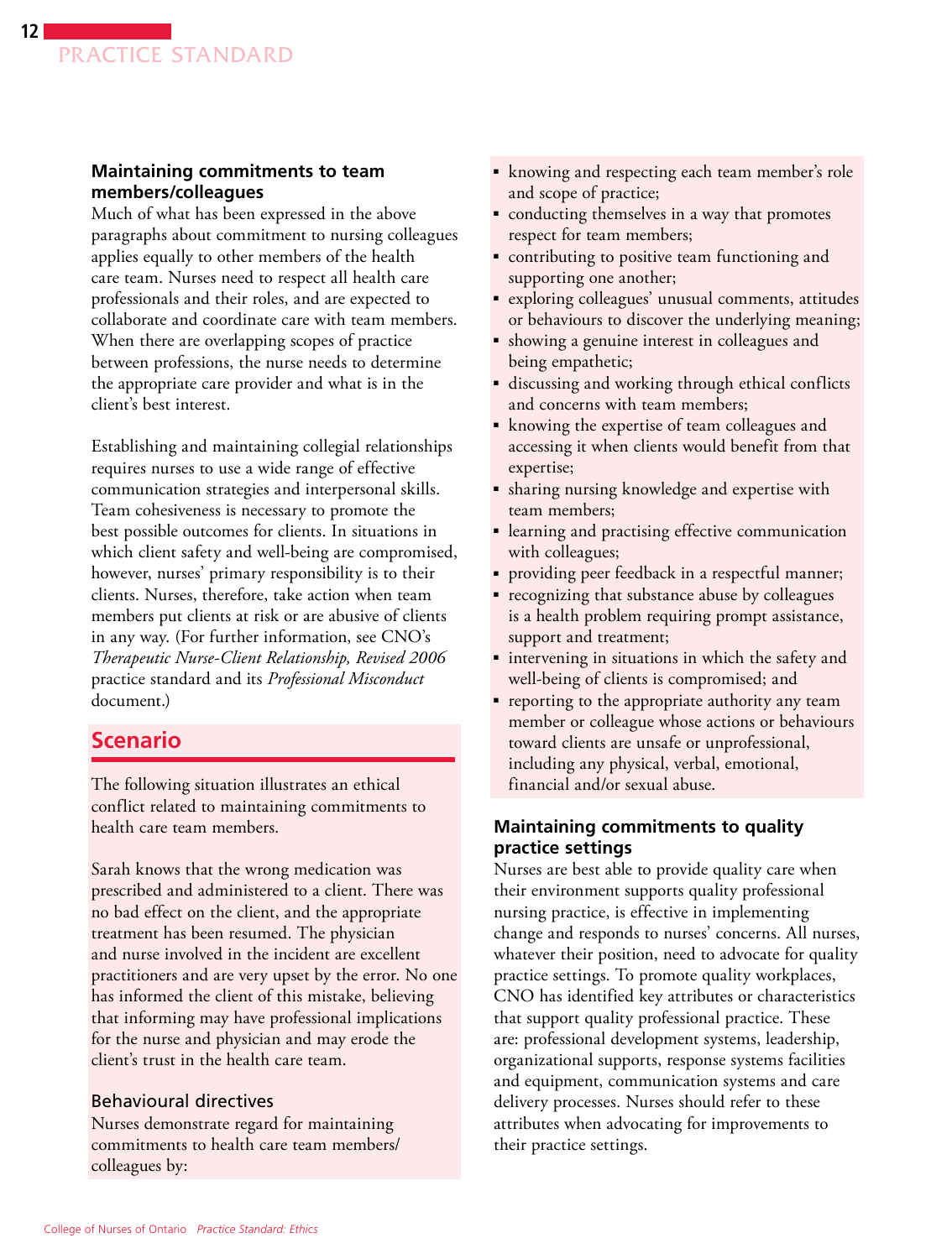# <span id="page-12-0"></span>**Scenario**

The following situations illustrate ethical conflicts related to maintaining commitments to quality practice settings.

- 1. A number of nurses have been very unhappy with the level of staffing in their facility. They believe that clients are receiving unsafe care. They have spoken with management about their concerns and were told that the implemented changes are in the best interest of client care. Someone has suggested they talk to their MPP about the care. Others feel that they first need to pursue their concerns within the organization. They are concerned that talking to their MPP might harm the reputation of the facility.
- 2. Morgan, a nurse with 10 years of experience in the organization, is seen by her nursing colleagues as a leader. They approach her to lead a delegation to speak to the senior administrator about their concerns regarding equipment and cleanliness in the workplace. Two days earlier, Morgan was informed that she was being considered for a promotion to a management position.

#### Behavioural directives

Nurses demonstrate regard for maintaining commitments to quality practice settings by:

- continually evaluating the workplace environment to identify opportunities for improving the quality of care;
- respecting the philosophy and policies of the practice setting;
- making those in authority aware of concerns within the setting;
- exploring solutions within the setting that will meet the needs of clients and those of the setting;
- advocating for nursing input into policies relating to client care; and
- determining and communicating personal values they may bring to a position before accepting employment.

Nurse leaders also demonstrate their commitment to quality practice settings by:

- determining and communicating values to staff;
- being informed about the scopes of practice of all health care team members;
- providing clear role expectations for nurses (Freiburger, 1996);
- assigning responsibilities to staff according to their scope of practice and individual abilities;
- providing, and/or advocating for, needed resources for safe, effective and ethical nursing care;
- promoting positive collegial relationships;
- showing sincere appreciation for staff contributions (Hansen, 1995); and
- looking into and following up on concerns of staff.

#### **Truthfulness**

Truthfulness means speaking or acting without intending to deceive. Truthfulness also refers to providing enough information to ensure the client is informed. Omissions are as untruthful as false information. As health care has changed, so have the restrictions on disclosure in dealing with clients. Many health care professionals formerly believed that clients could be harmed by knowing the details of their illnesses. Health care professionals now believe that clients have the right to and will benefit from full disclosure. Honesty builds trust, which is essential to the therapeutic relationship between nurses and clients.

Clients from other cultures, however, may view truthfulness differently from the health care team. Situations may arise in which full disclosure is difficult and conflicts develop among team members. Conflicts may also occur among the team, the family and the client, as each group or person brings a particular set of values to the situation.

# **Scenario**

The following situations illustrate ethical conflicts related to truthfulness.

1. David does not want his father, the client, to know the seriousness of his condition. The father, however, is asking the nurse questions and wants to know more.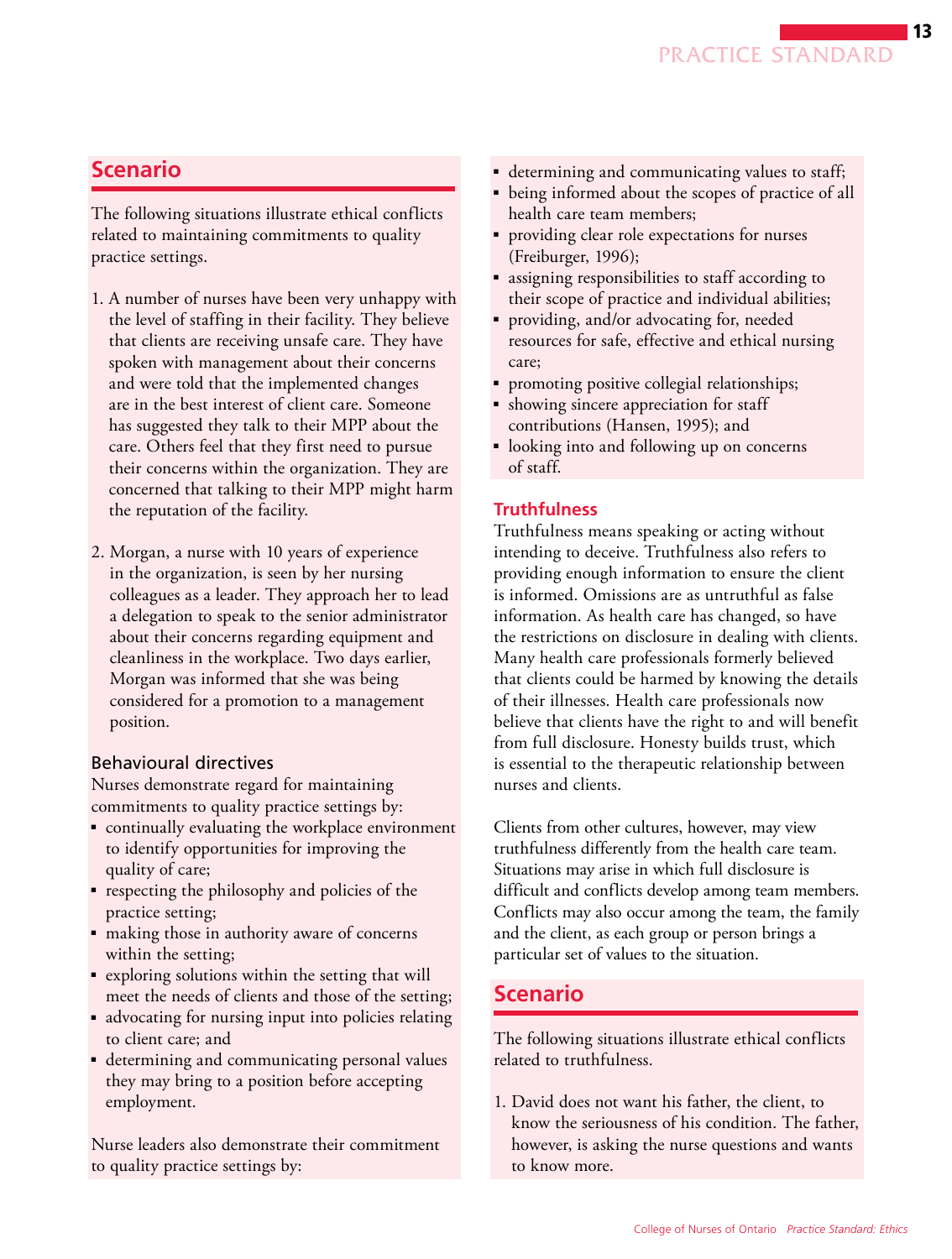<span id="page-13-0"></span>2. Sam's client has indicated that he does not wish to hear the truth about his illness. Sam is obliged to be truthful, and his client has the right to decide about the care he receives.

#### Behavioural directives

Nurses demonstrate a regard for truthfulness by:

- discussing clients' direct questions about their diagnosis with the health care team and advocating for the clients' right to receive the information;
- assessing the clients' readiness for information;
- answering the clients' direct questions if nurses have the information, or seeking the answer for clients;
- using professional judgment and consulting with the health care team if further information is relevant to clients, but is not asked for because clients do not know the information exists;
- explaining to clients their right to information;
- assisting clients in understanding information when there are cultural, language or literacy concerns;
- assessing the whole situation when clients indicate that they do not want to know something; and
- giving consideration to families' and/or significant other(s)' points of view when they do not want clients to be told about their health condition.

#### **Fairness**

Fairness means allocating health care resources on the basis of objective health-related factors. The *Canada Health Act* provides access to health care for all Canadians. Health care resources, however, are limited; this makes it difficult to make decisions about who receives care and what kind of care they receive.

Decisions for entitlement to care can be made in a number of ways. Nurses could consider that all clients should have equal attention, regardless of needs. Nurses might also prioritize an individual client's needs according to the critical nature of that need. Nurses could also look at who will benefit most from the care they can give. How decisions are made will depend on the context and the nurse's specific role in the situation. Nurses need to be aware of the rationale they have used to make

the decisions in a particular situation. In some situations, no decision will adequately address all the concerns.

When nurses find that resources are too scarce to provide care that meets the standards of practice, they need to promptly make their concerns known. Nurses need to provide the best possible care under the circumstances.

# **Scenario**

The following situation illustrates an ethical conflict related to fairness.

Sharon, a public health nurse, has just learned that the budget for safer sex and smoking-cessation programs has been cut. Also, funding for a program to assist high-risk mothers and babies has also been drastically reduced. Research has shown that these programs are effective and cost-efficient.

#### Behavioural directives

Nurses demonstrate regard for fairness by:

- being clear about how their own values relate to the demands of fairness;
- discussing resource allocation issues with the appropriate authority and the health care team so that all can be involved in resolving a problem;
- advocating for input into policies and procedures about the use of resources;
- advocating for adequate resources to provide safe, effective and ethical nursing care;
- working with other health care professionals to advocate for social changes that promote quality practice settings and client well-being; and
- demonstrating a willingness to explore alternative ways of providing care that continue to value clients' well-being.

### **Working Through Ethical Situations in Nursing Practice**

Because of the nature of ethics, it is sometimes difficult to identify precisely the issues causing the ethical situation. Complex, moral and valueladen situations are not easily understood and dealt with. Working through ethical situations begins with understanding the values of all concerned.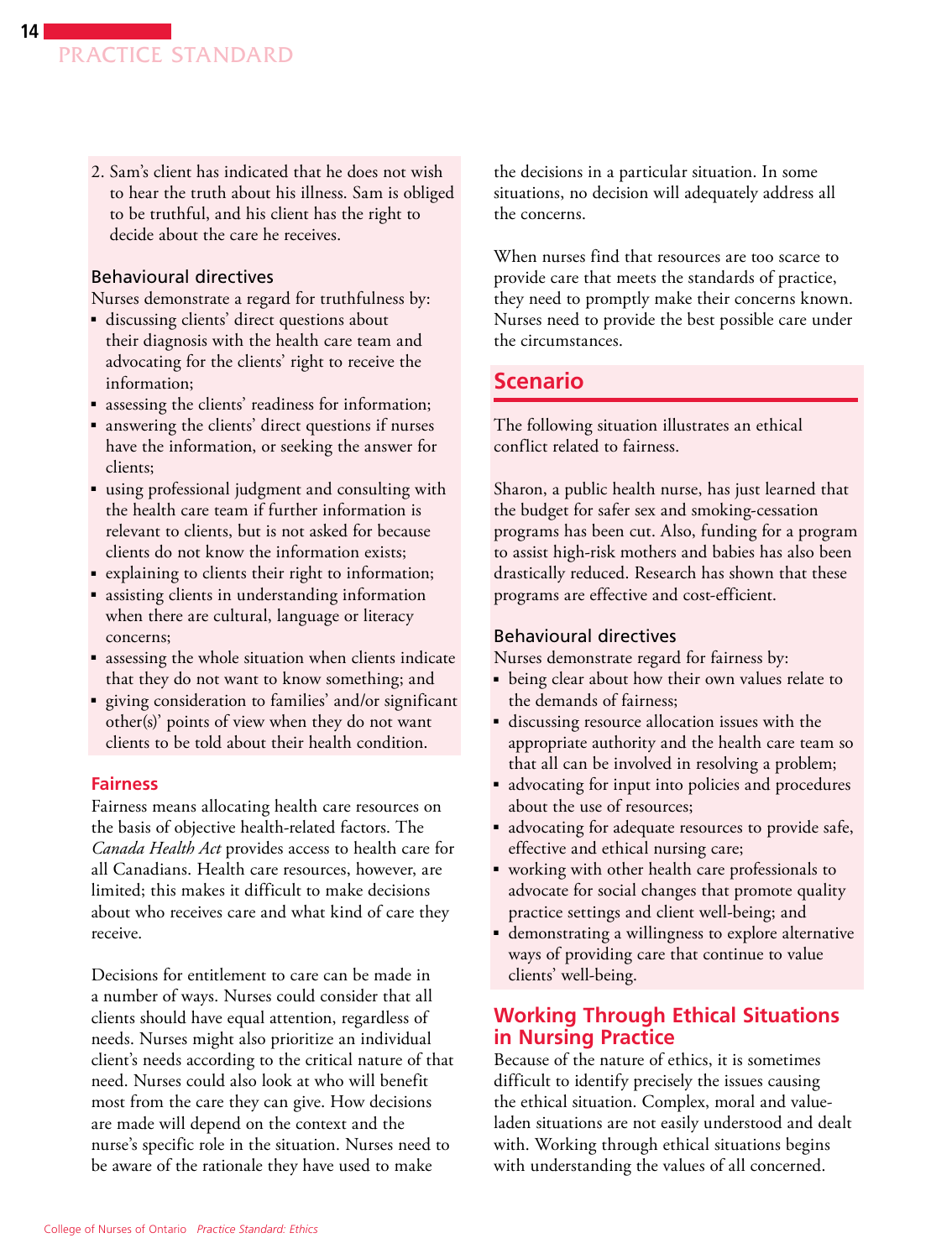<span id="page-14-0"></span>Because nearly every ethical situation involves other members of the health care team, these people need to be part of the discussion to resolve the issues and develop an acceptable plan of care. An ethics resource person in the agency, such as an ethicist, clergy member or ethics committee, can also be of assistance. Other resources are literature, CNO Practice Consultants and the Joint Centre for Bioethics at the University of Toronto.

There are many ways of working through and understanding ethical situations. One example of how to do this is included in this section. For other examples, refer to the bibliography, which begins on page 19.

Due to its familiarity to nurses, the nursing process provides a viable approach for examining situations involving ethical values. These situations may involve ethical uncertainty, ethical distress or ethical conflicts.

#### **Assessment/description of situation**

- Pay close attention to all aspects of the situation, taking into account clients' beliefs, values, wishes and ethnocultural backgrounds.
- Examine not only your beliefs, values and knowledge (see Maintaining Commitments to Oneself on page 9), but also those of others on the health care team.
- ■ Consider policies and guidelines, professional codes of ethics and relevant legislation.
- Hold a discussion with all involved to clarify the process. When thoughtful consideration has been given to all of these factors, the nature of the concern is clarified and the issues are identified.
- Clearly state the ethical concern, issue, problem or dilemma.
- Identify a broad range of options and their consequences. Options that at first may not seem feasible need to be considered as a way of strengthening analysis and decision-making. For example, staff may believe that client care is compromised. One option is to look at staffing and hire more staff, but fiscal restraints make it impossible. Looking at staffing, however, may lead to reorganizing the workload to allow nurses

to concentrate more fully on nursing care, helping to alleviate the problem.

#### **Plan/approach**

- Develop an action plan that takes into account factors drawn from the assessment, options and consequences. Sometimes doing nothing is the best course of action. This should be a conscious decision, since doing nothing will affect the outcome and should not be a means of avoiding a decision.
- Decide which is the best course of action. Sometimes a *completely good* outcome is impossible; the best possible outcome may be the one that is *least bad*. (In a case of staff shortages, it may be that reorganizing the work allows nurses to give safe care, although the nurses may still believe that the quality of care is reduced.)
- Consult with anyone who disagrees and consider her/his position. Perhaps a further assessment of the situation needs to take place, and the dissenting person needs to be involved in the planning. If a person is involved in the decisionmaking process but disagrees with the final plan, she/he has an obligation to respect the decision made. If she/he cannot accept the decision, she/he needs to arrange for another caregiver and withdraw from the situation. (For more information, see Maintaining Commitments to Oneself on page 9.)

#### **Implementation/action**

- Carry out the agreed upon actions. Sensitivity, good communication and interpersonal skills are necessary. All who are affected by the situation need to be kept informed.
- Provide information and emotional support for the client, the family, friends and caregivers; implementation may be very stressful.

#### **Evaluation/outcome**

- Determine if the result is satisfactory.
- ■ Involve those who were part of the initial assessment and planning, including the client.
- Reassess and re-plan if others are concerned with the outcome. For example, a client refuses a recommended treatment. The team has done everything possible to inform the client of the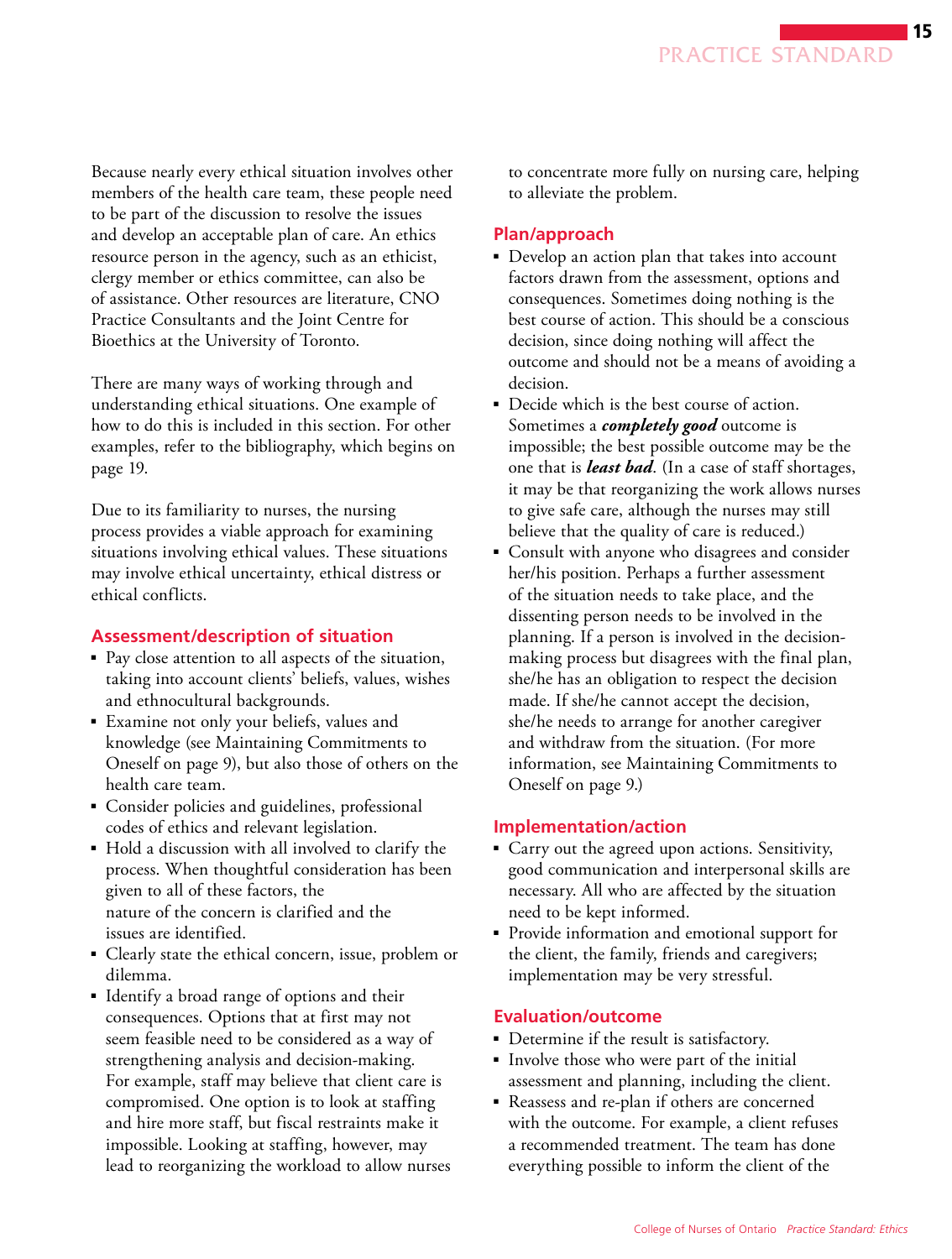consequences of refusing the treatment. Further assessment might uncover ethnocultural beliefs that make it impossible for the client to agree to the treatment. In light of this information, the team can either recommend another treatment or accept the client's decision.

- Consider policies and guidelines for subsequent situations and decisions, and revise them as necessary.
- Assess the time allowed for ethical decisionmaking. Many ethical dilemmas occur when there is not enough time to consider the issues properly.

Evaluation will help sensitize participants to ethical thinking and improve their ability to work through ethical dilemmas.

# **Scenario**

The following situation illustrates an ethical dilemma and has been worked through using the proposed framework. This scenario provides an answer for the purpose of understanding the framework. A similar real-life situation would need to be worked through in the context of the particulars of that situation before choosing the third option.

One of Joanne's clients in the psychiatric unit, John, confides to her that he is fascinated by young children, boys and girls. He tells Joanne he is afraid that he will hurt a child some day. Joanne brings that information to the team. A short time later, John is discharged. Some weeks following his discharge, Joanne notices that John is the ice-cream vendor in her neighbourhood. She is concerned for the children in the neighbourhood, her own as well as the others, and wonders what she should do.

### A. Assessment/description of situation

Joanne decides that she needs more information. She reviews her professional obligations by referring to CNO's *Ethics* and *Professional Standards, Revised 2002* practice standards. Joanne then consults a colleague, who teaches ethics to nursing students, and a Practice Consultant at CNO. Both individuals tell her that there is no absolute duty to

respect confidentiality. Confidential information can be disclosed when a person(s) is at serious risk. However, it is preferable if the client discloses the information. If the client refuses, the nurse is obligated to take action to prevent serious harm to an innocent person(s).

Joanne decides that she needs to know more about John's clinical situation and sees John's psychiatrist the next time she is working. The psychiatrist is surprised that John has this type of employment as he was discharged on the condition that he have only supervised contact with children. The psychiatrist shares Joanne's concerns.

With the information she has, Joanne thinks the dilemma is whether she should break client confidentiality to protect children from the threat of serious harm. Joanne is also concerned about John's well-being, now that he is living in the community and has found employment. As well, by disclosing confidential information, she will not have maintained a commitment to a client.

#### Joanne has several options

1. Do nothing. She would not tell John's new employer or her neighbours, reasoning that she is uncertain about the risk and wants to err on the side of caution by not disclosing confidential information. She will, however, tell her children to avoid him.

In choosing this option, Joanne is potentially placing children at risk and is, therefore, not following her professional obligations to prevent potential serious harm. Joanne is overlooking the fact that to do nothing is a decision to be passive (i.e., an act of omission is an act of commission). She has failed to honour her commitment to her client and others.

2. Reveal confidential information. Joanne would tell John's employer of the potential risk, considering that she must protect the neighbourhood children from potential harm.

With this option, Joanne might protect the children from potential risk, but at a great cost.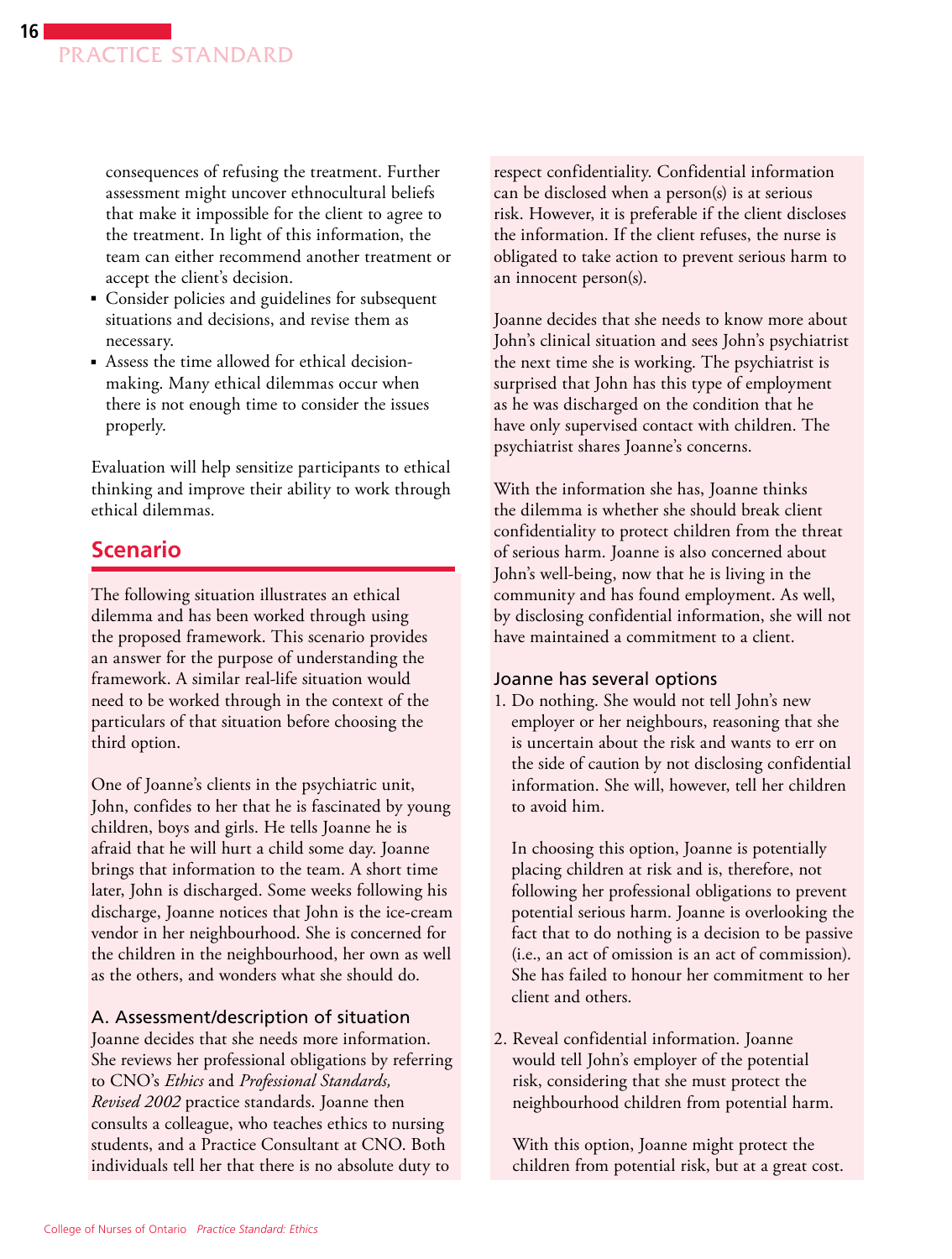The result of revealing this information would be that John would probably lose his job, come to mistrust nurses and deteriorate clinically. Again, Joanne would not have honoured her professional obligation to protect client confidentiality.

3. Try to meet both her obligation to protect the public and to protect her client's confidentiality and well-being. Working with the mental health care team, Joanne would arrange for John to be assessed by the team to determine whether he poses a danger to children at this time. If the team determines that John poses a serious danger to children, it must then decide how to respond to this situation. John could be an involuntary client unless he agreed to be admitted to a psychiatric facility. If it were found that John does not pose a danger, then there is no justification to disclose confidential information.

With this option, Joanne can begin to meet her obligations to the client and to the public.

#### B. Plan/approach

Joanne chooses the third option. The team decides to ask John if he will agree to see his psychiatrist for an assessment. Joanne is chosen to contact John because she is the team member who has had the closest therapeutic relationship with him.

Her justification for this option is that the priority is to respect client well-being. John may need further care and, if so, this should be provided. Joanne's other priority is to prevent harm to others. To do so, she realizes that she has to determine whether John is a serious risk to children. By thinking through the problem, Joanne realizes that whether to disclose confidential information is not the ethical dilemma. When she reflects on the situation, Joanne sees that giving confidential information to an employer and the neighbourhood would not protect children because John could move to another town. The real issue is how to

provide appropriate care and maintain a commitment to the client and others.

#### C. Implementation/action

Joanne contacts John, and he agrees to see the psychiatrist. John is assessed and found to present a danger. John agrees to treatment and is admitted to the psychiatric facility.

Another finding could have been that John does not pose a risk to children and, therefore, there is no justification for disclosing confidential information to anyone.

#### D. Evaluation/outcome

The team meets to assess how John "slipped through the cracks." The team determines that heavy workloads brought on by staff cutbacks have resulted in some clients being discharged too early. The discharge planning process for clients who have a history of dangerous behaviour is re-evaluated to prevent another premature discharge. As well, the team proposes a follow-up program for clients with similar mental health problems. Joanne is praised for her swift attention to a potentially dangerous situation. An educational program regarding the criteria for involuntary admission and respect for confidentiality is arranged.

At the end, Joanne reflected and realized that if she had taken the second option and revealed the client's confidential information, John would not have received needed care. Also, he could have moved and presented a danger to children in a different location. She also realized that the first option to do nothing would have been less trouble in the short run, but could have led to serious and harmful consequences for John and the children later on.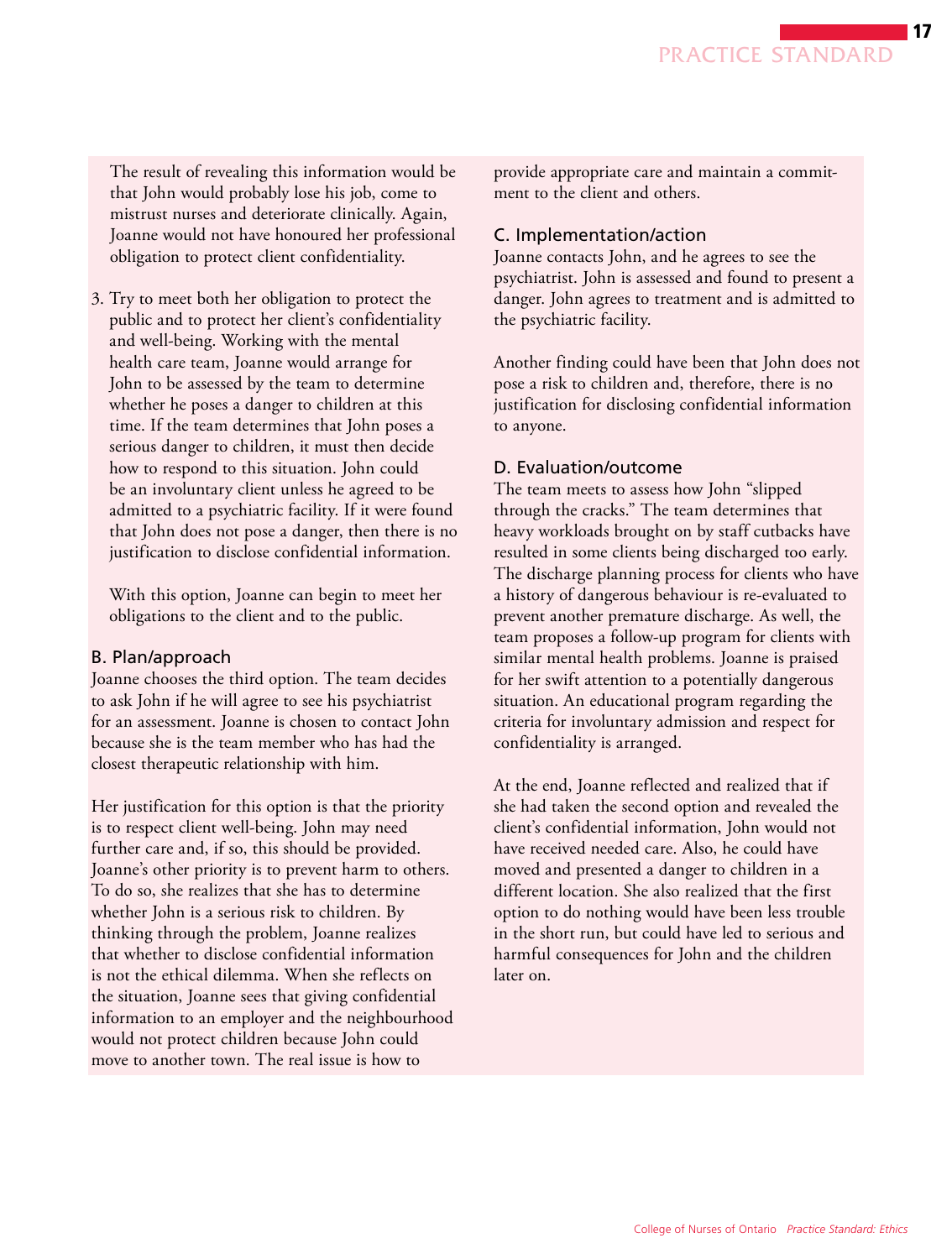<span id="page-17-0"></span>

# **Conclusion**

This ethical framework is designed to provide nurses with direction in identifying and resolving ethical situations. Because nurses will not be able to address every situation that arises alone, they will need to access resources and use their judgment based on the particulars of the situation. Continuing education about ethical issues and conflicts will help nurses and other health care professionals understand and resolve new ethical situations. Reading and discussing this document is a first step in the process. Ongoing self-reflection and further discussion with peers about these issues will contribute to nurses' ability to resolve ethical situations in their practice. A selected bibliography has been included to assist in further education about ethics.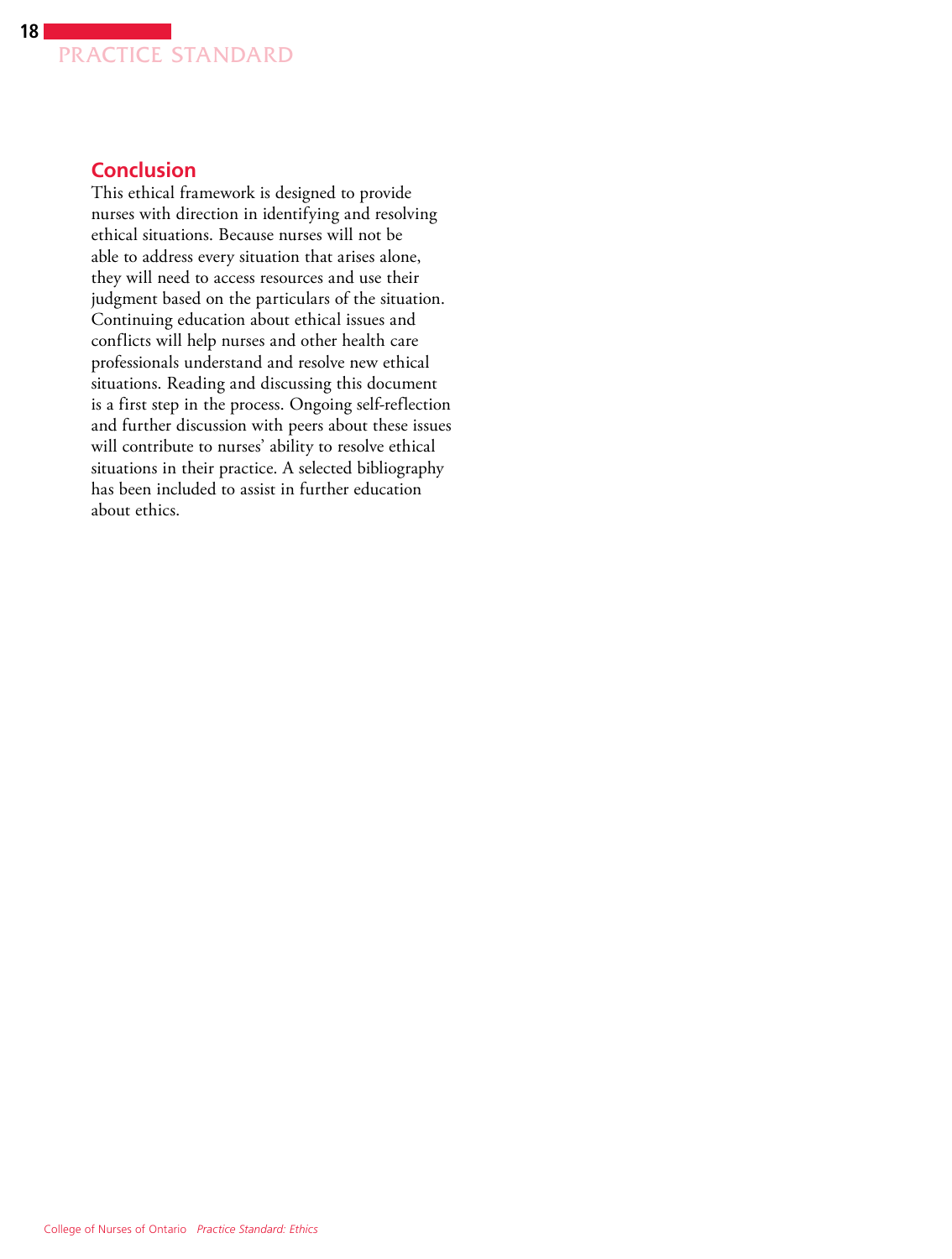

### <span id="page-18-0"></span>**Selected Bibliography**

This bibliography is intended to provide nurses with sources for further reading about the therapeutic relationship and related ethical values. Its purpose is to assist RPNs and RNs in their continuing education. This is not a comprehensive bibliography for academic research. Entries have been chosen from journals and books that are readily available to most RPNs and RNs.

#### **Journals**

Brody, J. (1988). Virtue, ethics, caring and nursing. *Scholarly Inquiry for Nursing Practice: An International Journal, 2(*2), pp. 87–95.

Clark, L., Robbs, L. & Walkerley, S. (1993). Potential and pitfalls of a nursing ethics subcommittee. *Registered Nurse, 5*(3), pp. 9–11.

Comack, M. (1993). Feeding the dying: Myths & realities. *Registered Nurse, 5*(3), pp. 20–21.

Curtin, L. (1994). Collegial ethics of a caring profession. *Nursing Management, 25*(8), pp. 28–32.

Curtin, L. (1993). Creating moral space for nurses. *Nursing Management, 24*(3), pp. 18–19.

Ericksen, J. (1993). Putting ethics into education. *The Canadian Nurse, 89*(5), pp. 18–20.

Ericksen, J. (1989). Steps to ethical reasoning. *The Canadian Nurse, 85*(7), pp. 23–24.

Foster, P., Larson, D. & Loveless, E.M. (1993). Helping students learn to make ethical decisions. *Holistic Nursing Practice, 7*(3), pp. 28–35.

Fowler, M. (1989). Ethical decision-making in clinical practice. *Nursing Clinics of North America, 24*(4), pp. 955–965.

Fry, S. (1989). Toward a theory of nursing ethics. *Advances in Nursing Science, 11*(4), pp. 9–22.

- Gadow, S. (1980). A model for ethical decisionmaking. *Oncology Nursing Forum, 7*(4), pp. 44–47.
- Grant, A. (1992). Exploring an ethical dilemma. *Nursing 92, 22*(12), pp. 52–54.
- Hansen, H. (1995). A model for collegiality among staff nurses in acute care. *Journal of Nursing Administration, 25*(12), pp. 11–20.
- Heinrich, K. (1992). What to do when a patient becomes too special. *Nursing 92, 22*(11), pp. 63–64.
- Krouse H. & Roberts, S.J. (1980). Nurse-patient interactive styles: power, control, and satisfaction. *Western Journal of Nursing Research, 11*(6), pp. 717–725.
- Lund, M. (1991). Stopping treatment: Who decides? *Geriatric Nursing, 12*(3), pp. 147–151.
- Marck, P. (1990). Therapeutic reciprocity: A caring phenomenon. *Advances in Nursing Science, 13*(1), pp. 49–59.
- Milner, S. (1993). An ethical nursing practice model. *Journal of Nursing Administration, 23*(3), pp. 22–25.

Moorhouse, A., Caulfield, P., Donner, G. & Thomas, J. (1993). A pilot study of bioethics education of nursing students. *Registered Nurse, 5*(3), pp. 16–19.

- Morse, J., Solberg, S., Neander, W., Bottorff, J. & Johnson, J. (1990). Concepts of caring and caring as a concept. *Advances in Nursing Science, 13*(1), pp. 1–14.
- Moulsdale, W. & Johnston-Canjar, S. (1993). A nurse's view: Ethics in the neonatal intensive care unit. *Registered Nurse, 5*(3), pp. 14–15.
- Nelson, H. (1992). Against caring. *The Journal of Clinical Ethics, 3*(1), pp. 8–15.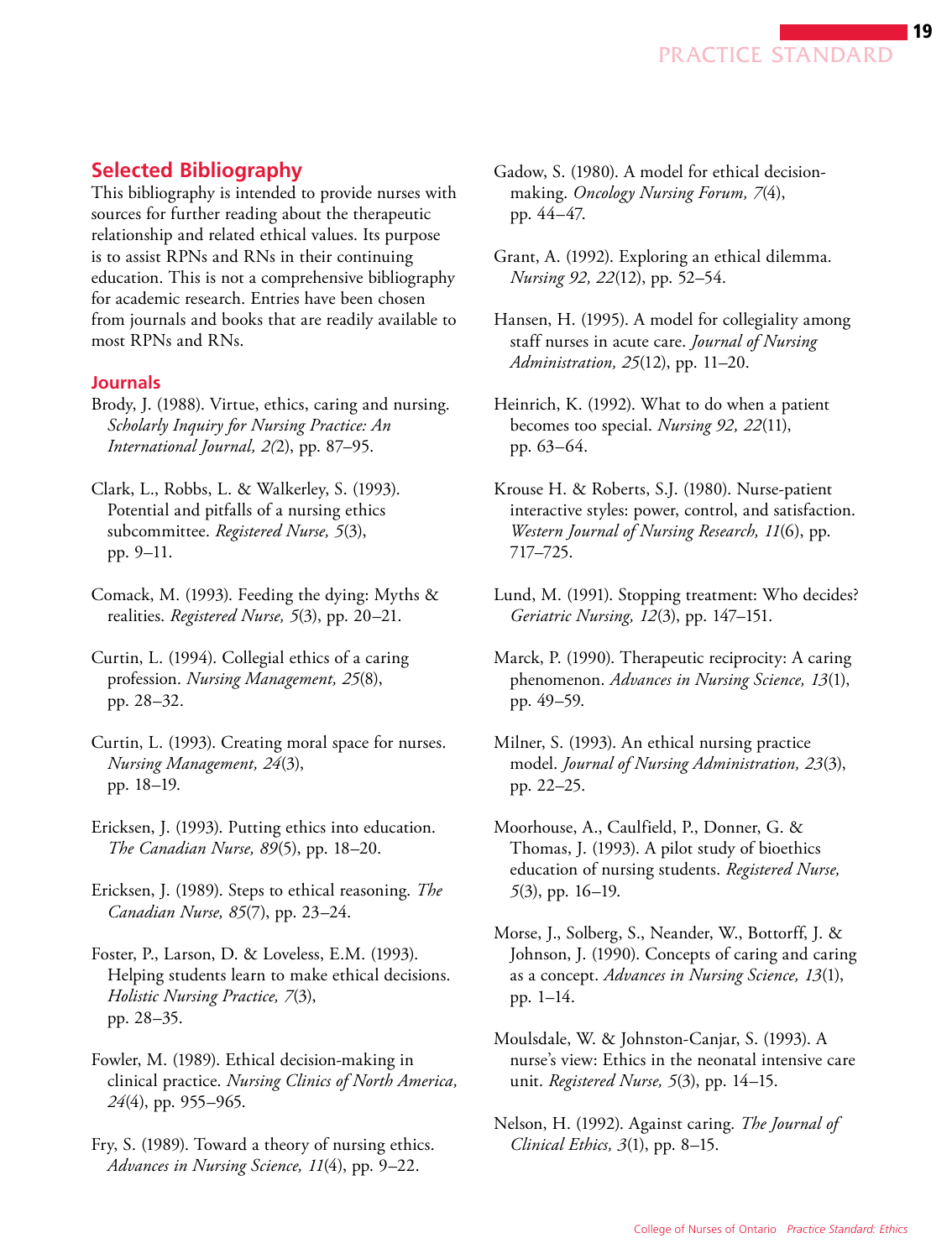- Noddings, N. (1992). In defence of caring. *The Journal of Clinical Ethics, 3*(1), pp. 15–18.
- Nyberg, J. (1989). The element of caring in nursing administration. *Nursing Administration Quarterly, 13*(3), pp. 9–16.
- Omery, A. (1989). Values, moral reasoning, and ethics. *Nursing Clinics of North America, 24*(2), pp. 499–508.
- Roberts, J. (1990). Uncovering hidden caring. *Nursing outlook, 38*(2), pp. 67–69.
- Rodney, P. (1989). Towards ethical decision-making in nursing practice. *Canadian Journal of Nursing Administration*, *2*(2), pp. 11–14.
- Salsberry, P. (1992). Caring, virtue theory, and a foundation for nursing ethics. *Scholarly Inquiry for Nursing Practice, 6*(2), pp. 155–167.
- Tunna, K. & Conner, M. (1993). You are your ethics. *The Canadian Nurse, 89*(5), pp. 25-26.
- Vezeau, T. (1992). Caring: From philosophical concerns to practice. *The Journal of Clinical Ethics, 3*(1), pp. 18–20.
- Wagner, M. (1991). A question of informed consent. *Nursing 91, 21*(4), pp. 66,68.
- Wagner, M. (1993). To tell or not to tell. *Nursing 93, 23*(3), pp. 50–53.
- Walker, M. (1993). Keeping moral space open: New image of ethics consulting. *Hastings Center Report, 23*(2), pp. 33–40.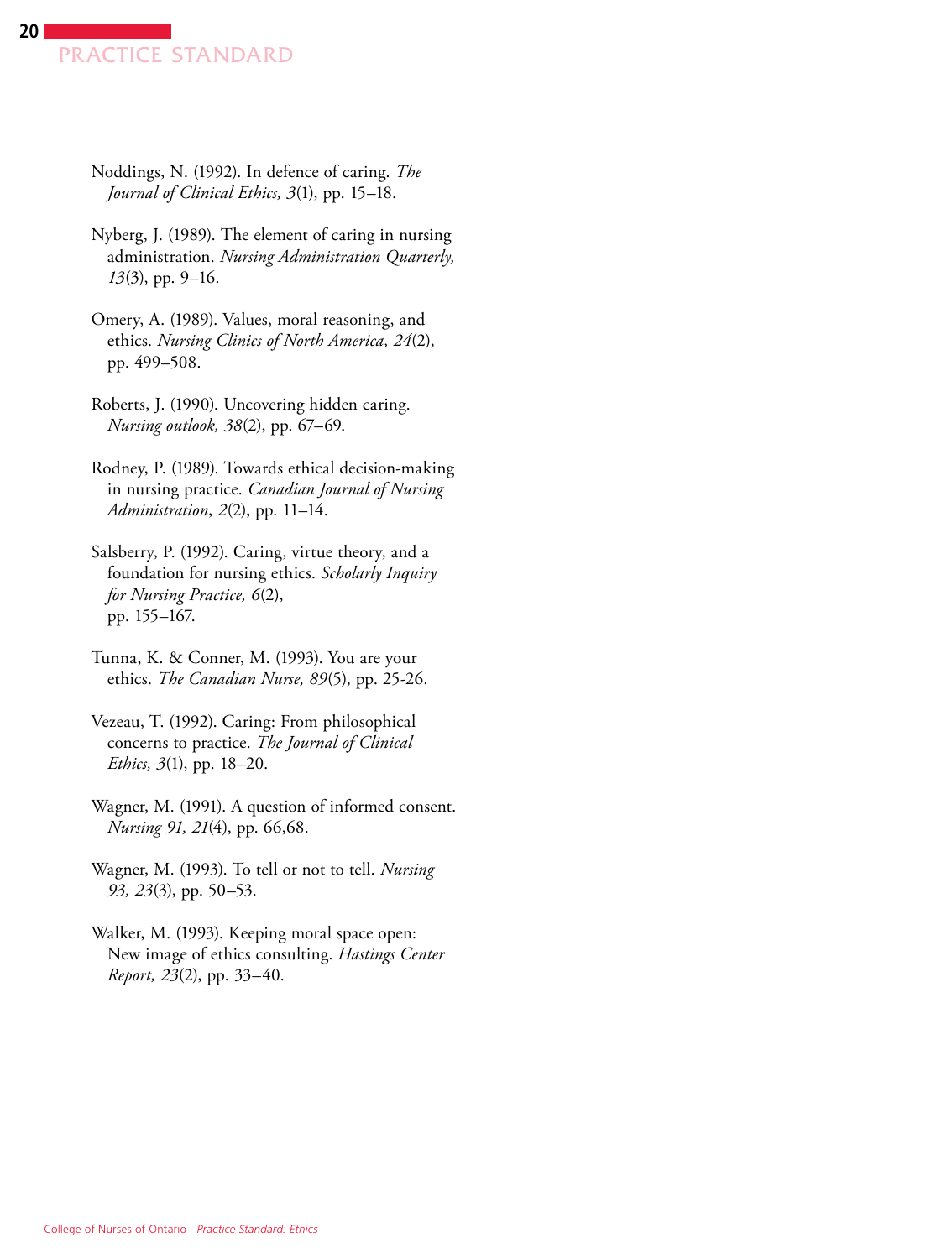

#### **Books**

- Baylis, F. & Downie, J. (Eds). (1992). *Codes of ethics: Ethics codes, standards, and guidelines for professionals working in a health care setting in Canada*. Toronto: Department of Bioethics, The Hospital for Sick Children.
- Beauchamp, T. & Childress, J. (1989). *Principles of biomedical ethics*. (3rd ed). New York: Oxford University Press.
- Bishop, H. & Scudder, J. (Eds). (1985). *Caring, curing, coping: Nurse, physician, patient relationships*. Birmingham, AL: University of Alabama Press.
- Canadian Nurses Association. (1997). *Code of ethics for registered nurses*. Ottawa, ON: Author.
- Canadian Nurses Association. (1994). *Ethical guidelines for nurses in research involving human participants*. Ottawa, ON: Author.
- Canadian Nurses Association. (1997). *Everyday ethics... putting the code into practice*. Ottawa, ON: Author.
- Curtin, L. & Flaherty, M. (1982). *Nursing Ethics: Theories and pragmatics*. Bowie, MD: Robert J. Brady
- Fry, T. (1994). *Ethics in nursing practice: A guide to ethical decision-making*. Geneva, Switzerland: International Council of Nurses (ICN).
- Holmes, H. & Purdy, L. (Eds). (1992). *Feminist perspectives in medical ethics*. Bloomington and Indianapolis: Indiana University Press.
- Jameton, A. (1984). *Nursing practice: The ethical issues*. Englewood Cliffs, NJ: Prentice Hall.
- Keyserlingk, E. (1979). *Sanctity of life or quality of life*. (Protection of Life Series Study Paper). Ottawa, ON: Law Reform Commission of Canada.
- Kluge, E. (Ed). (1993). *Readings in bioethical ethics: A Canadian focus.* Scarborough, ON: Prentice Hall.
- Monagle, J. & Thomasma, D. (1993). *Medical ethics: Policies, protocols, guidelines and programs*. Gaithersburg, MD: Aspen.
- Pence, T. & Cantrall, J. (1990). *Ethics in nursing: An anthology*. New York: National League for Nursing.
- Registered Nurses Association of British Columbia. (1998). *Standards for nursing practice in British Columbia.* Vancouver, BC: Author.
- Roy, D., Williams, J. & Dickens, B. (1994). *Bioethics in Canada*. Scarborough, ON: Prentice Hall.
- Victorian Order of Nurses, Hamilton-Wentworth Branch. (1993). *Ethics in the community: A learning package for health care professionals*. Hamilton, ON: Author.
- Yeo, M. (1996). *Concepts and cases in nursing ethics*. (2nd ed). Peterborough, ON: Broadview Press.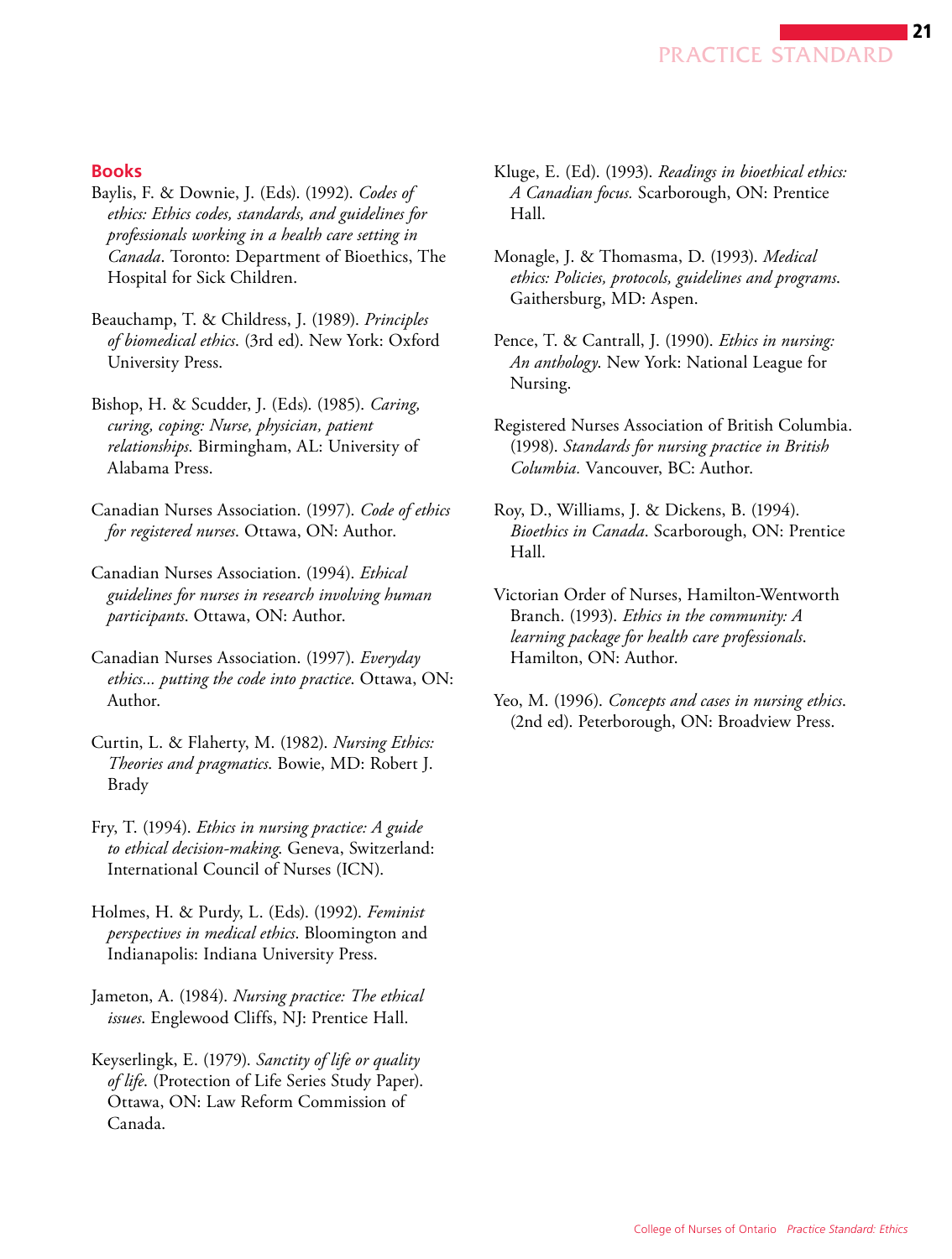

**Notes:**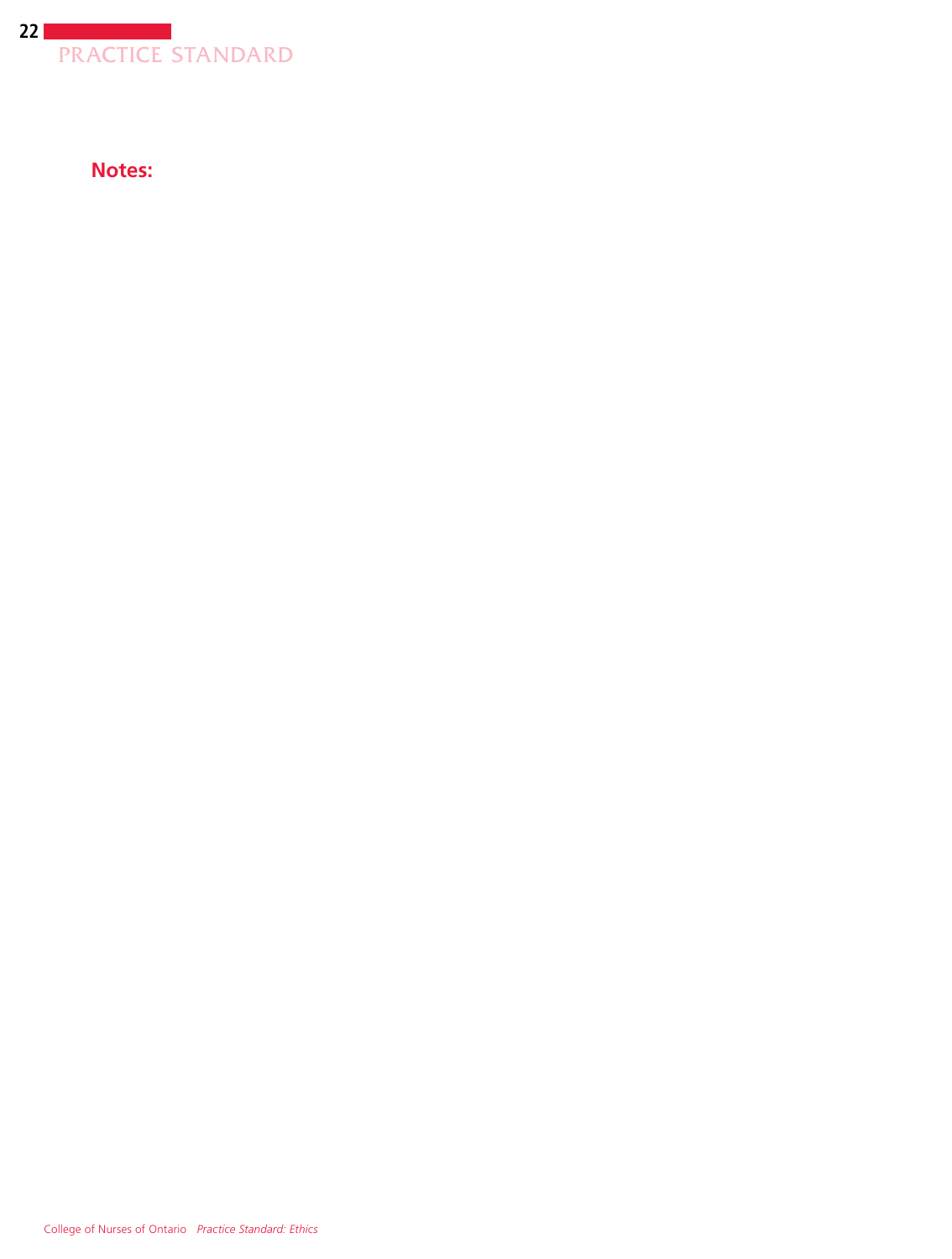

**Notes:**